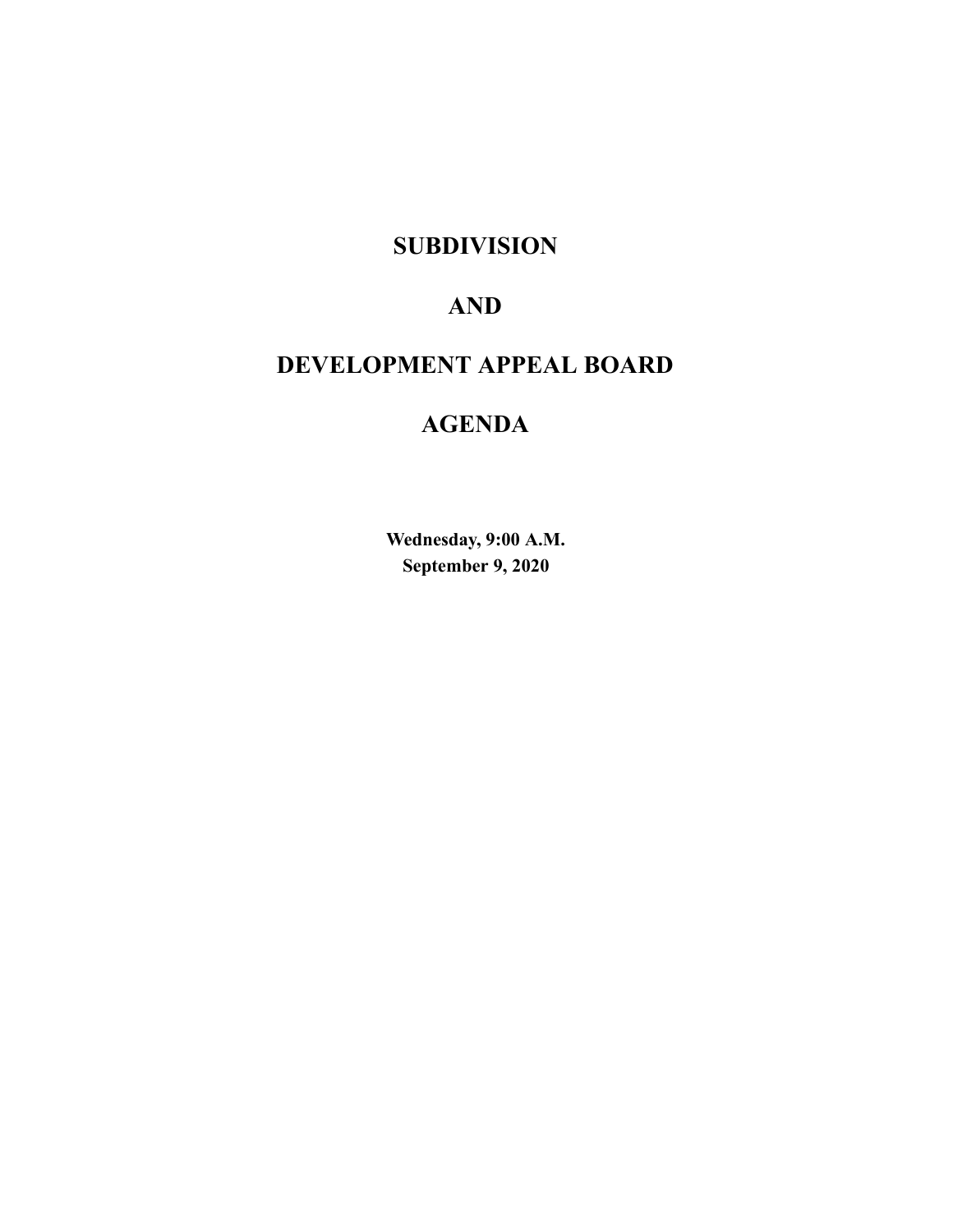| $\mathbf{I}$ | 9:00 A.M.    | $SDAB-D-20-114$ |                                                                                                                                              |
|--------------|--------------|-----------------|----------------------------------------------------------------------------------------------------------------------------------------------|
|              |              |                 | Change the use of part of a Recycling Depot to a<br>Cannabis Retail Sales                                                                    |
|              |              |                 | 4825 - 118 Avenue NW<br>Project No.: 366558115-002                                                                                           |
| H            | $1:30$ P.M.  | $SDAB-D-20-117$ |                                                                                                                                              |
|              |              |                 | Operate a Major Home Based Business (Esthetic<br>services - VYS NAILS AND ESTHETICS).<br>Expires July 23, 2025                               |
|              |              |                 | 1342 - Breckenridge Drive NW<br>Project No.: 364813735-001                                                                                   |
|              | <b>NOTE:</b> |                 | Unless otherwise stated, all references to "Section numbers" in this Agenda<br>refer to the authority under the Edmonton Zoning Bylaw 12800. |

## **SUBDIVISION AND DEVELOPMENT APPEAL BOARD**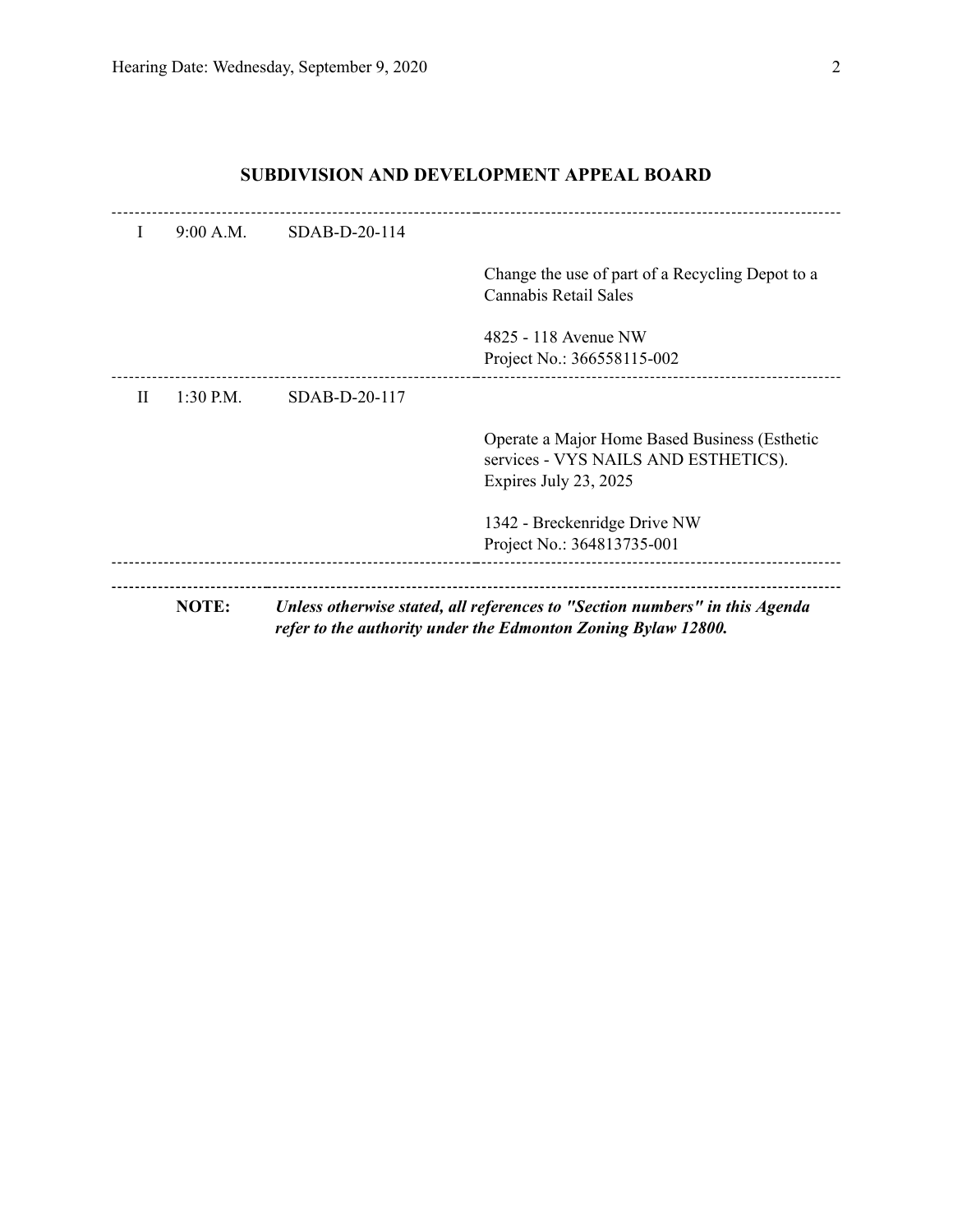#### **ITEM I: 9:00 A.M. FILE: SDAB-D-20-114**

| AN APPEAL FROM THE DECISION OF THE DEVELOPMENT OFFICER   |                                                                           |  |  |  |
|----------------------------------------------------------|---------------------------------------------------------------------------|--|--|--|
| <b>APPELLANT:</b>                                        |                                                                           |  |  |  |
| <b>APPLICATION NO.:</b>                                  | 366558115-002                                                             |  |  |  |
| <b>APPLICATION TO:</b>                                   | Change the use of part of a Recycling Depot to a<br>Cannabis Retail Sales |  |  |  |
| <b>DECISION OF THE</b><br>DEVELOPMENT AUTHORITY: Refused |                                                                           |  |  |  |
| <b>DECISION DATE:</b>                                    | August 7, 2020                                                            |  |  |  |
| <b>DATE OF APPEAL:</b>                                   | August 10, 2020                                                           |  |  |  |
| MUNICIPAL DESCRIPTION<br>OF SUBJECT PROPERTY:            | 4825 - 118 Avenue NW                                                      |  |  |  |
| <b>LEGAL DESCRIPTION:</b>                                | Plan 7242AH Blk 1 Lots 9-12                                               |  |  |  |
| ZONE:                                                    | (CB2) General Business Zone                                               |  |  |  |
| <b>OVERLAY:</b>                                          | Main Streets Overlay                                                      |  |  |  |
| <b>STATUTORY PLAN:</b>                                   | N/A                                                                       |  |  |  |
|                                                          |                                                                           |  |  |  |

### *Grounds for Appeal*

The Appellant provided the following reasons for appealing the decision of the Development Authority:

> I am writing on behalf of the owner of Beverly Bottle Depot, who is looking to repurpose additional space in the current recycle depot to open a retail cannabis store. Currently there is no retail cannabis store within 200 meters of the purposed location 4825-118 Avenue NW Edmonton, AB. There is currently an approved DP expiring early 2021 within 100 meters of the purposed location. This store has yet to have building permit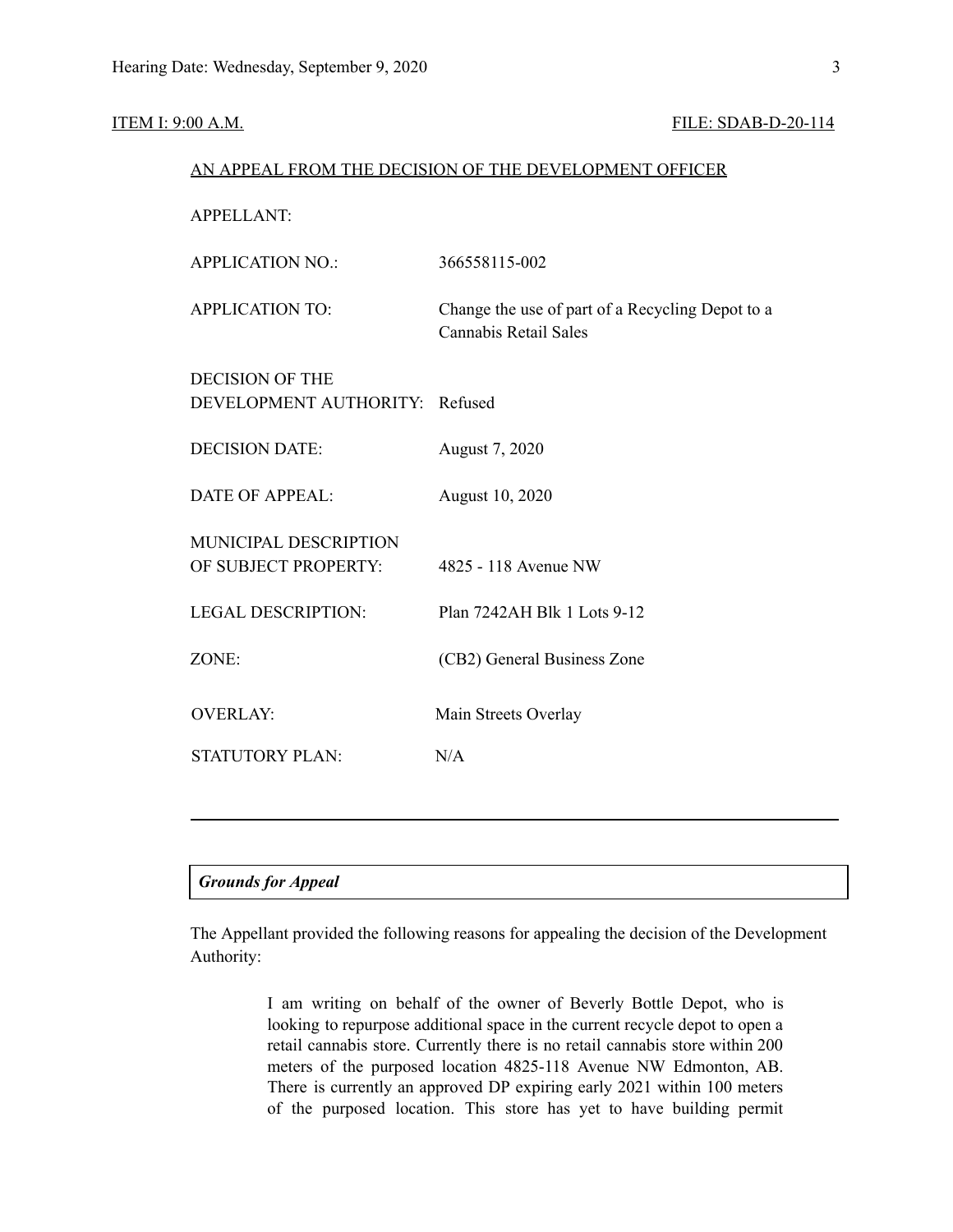approvals and is not yet ready for construction. We believe that our development will rejuvenate an existing building on 118 Avenue. It will create jobs and access to cannabinoid products for the local community. It is our understanding the board has allowed developments of cannabis retail stores within 100 meters of each other in the past. We believe we are a strong candidate for this type of approval. We are looking to move quickly into building permit design drawings and construction once the development is approved. We believe our development aligns with the cities urban plan for this community as well as the cities vision for retail cannabis stores.

### *General Matters*

#### **Appeal Information:**

The *Municipal Government Act*, RSA 2000, c M-26 states the following:

#### **Grounds for Appeal**

**685(1)** If a development authority

- (a) fails or refuses to issue a development permit to a person,
- (b) issues a development permit subject to conditions, or
- (c) issues an order under section 645,

the person applying for the permit or affected by the order under section 645 may appeal to the subdivision and development appeal board.

**(2)** In addition to an applicant under subsection (1), any person affected by an order, decision or development permit made or issued by a development authority may appeal to the subdivision and development appeal board.

#### **Appeals**

**686(1)** A development appeal to a subdivision and development appeal board is commenced by filing a notice of the appeal, containing reasons, with the board,

- (a) in the case of an appeal made by a person referred to in section 685(1)
	- (i) with respect to an application for a development permit,
		- (A) within 21 days after the date on which the written decision is given under section 642, or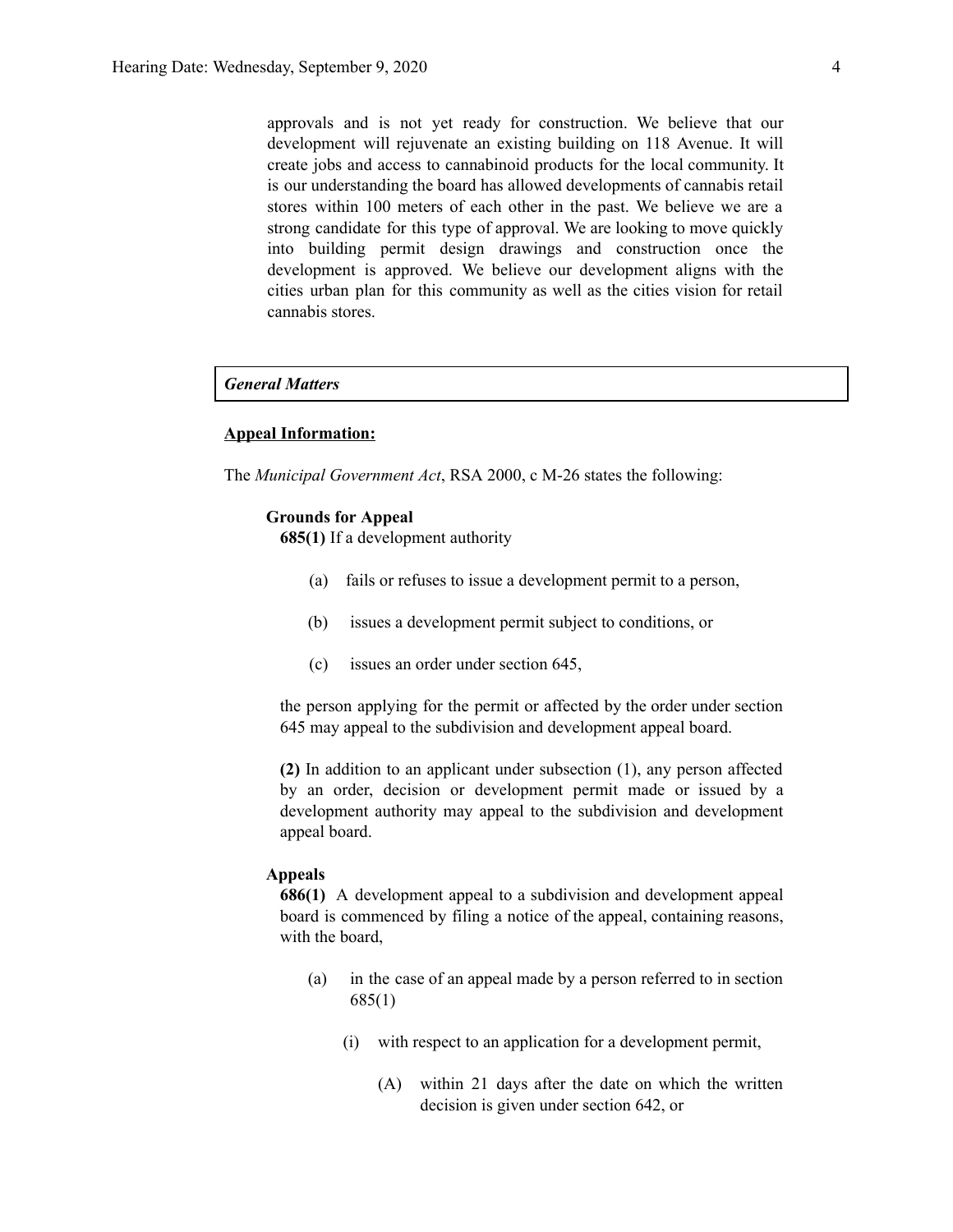- (B) if no decision is made with respect to the application within the 40-day period, or within any extension of that period under section 684, within 21 days after the date the period or extension expires,
- or
- (ii) with respect to an order under section 645, within 21 days after the date on which the order is made, or
- (b) in the case of an appeal made by a person referred to in section 685(2), within 21 days after the date on which the notice of the issuance of the permit was given in accordance with the land use bylaw.

#### **Hearing and Decision**

**687(3)** In determining an appeal, the subdivision and development appeal board

…

- (a.1) must comply with the land use policies;
- (a.2) subject to section 638, must comply with any applicable statutory plans;
- (a.3) subject to clause (d), must comply with any land use bylaw in effect;
- (a.4) must comply with the applicable requirements of the regulations under the *Gaming, Liquor and Cannabis Act* respecting the location of premises described in a cannabis licence and distances between those premises and other premises;
	- …
	- (c) may confirm, revoke or vary the order, decision or development permit or any condition attached to any of them or make or substitute an order, decision or permit of its own;
	- (d) may make an order or decision or issue or confirm the issue of a development permit even though the proposed development does not comply with the land use bylaw if, in its opinion,
		- (i) the proposed development would not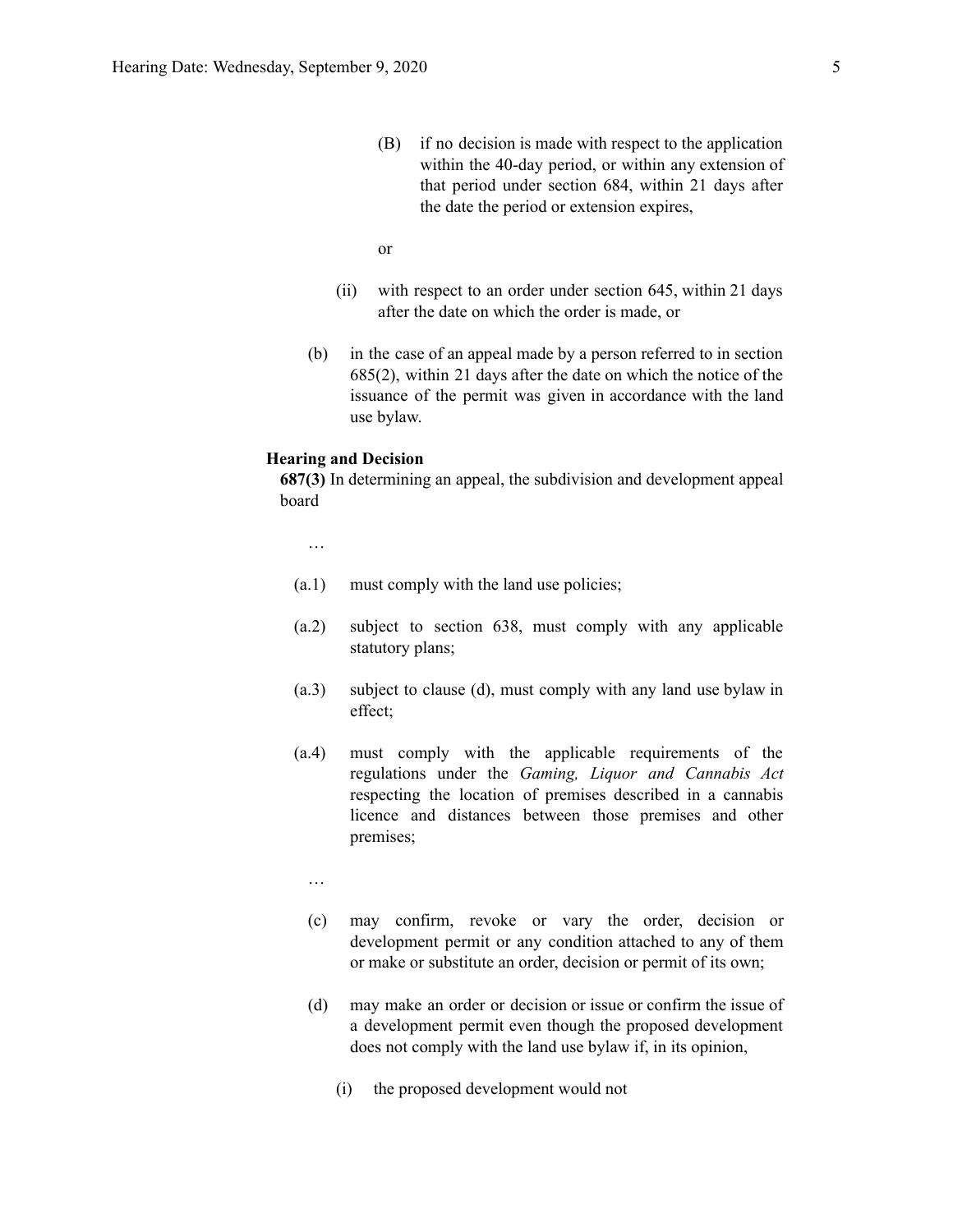- (A) unduly interfere with the amenities of the neighbourhood, or
- (B) materially interfere with or affect the use, enjoyment or value of neighbouring parcels of land,

and

(ii) the proposed development conforms with the use prescribed for that land or building in the land use bylaw.

#### **General Provisions from the** *Edmonton Zoning Bylaw:*

Under section 340.2(6), **Cannabis Retail Sales** is a **Permitted Use** in the **(CB2) General Business Zone.**

Under section 7.4(9), **Cannabis Retail Sales** means:

development used for the retail sale of Cannabis that is authorized by provincial or federal legislation. This Use may include retail sales of Cannabis accessories. This Use does not include Cannabis Production and Distribution.

Under section 6.1, **Cannabis** means:

a cannabis plant and anything referred to in subsection (a) of this definition but does not include anything referred to in subsection (b) of this definition:

- a. Cannabis includes:
	- i. any part of a cannabis plant, including the phytocannabinoids produced by, or found in, such a plant, regardless of whether that part has been processed or not, other than a part of the plant referred to in subsection (b) of this definition.
	- ii. any substance or mixture of substances that contains or has on it any part of such a plant;
	- iii. any substance that is identical to any phytocannabinoid produced by, or found in, such a plant, regardless of how the substance was obtained.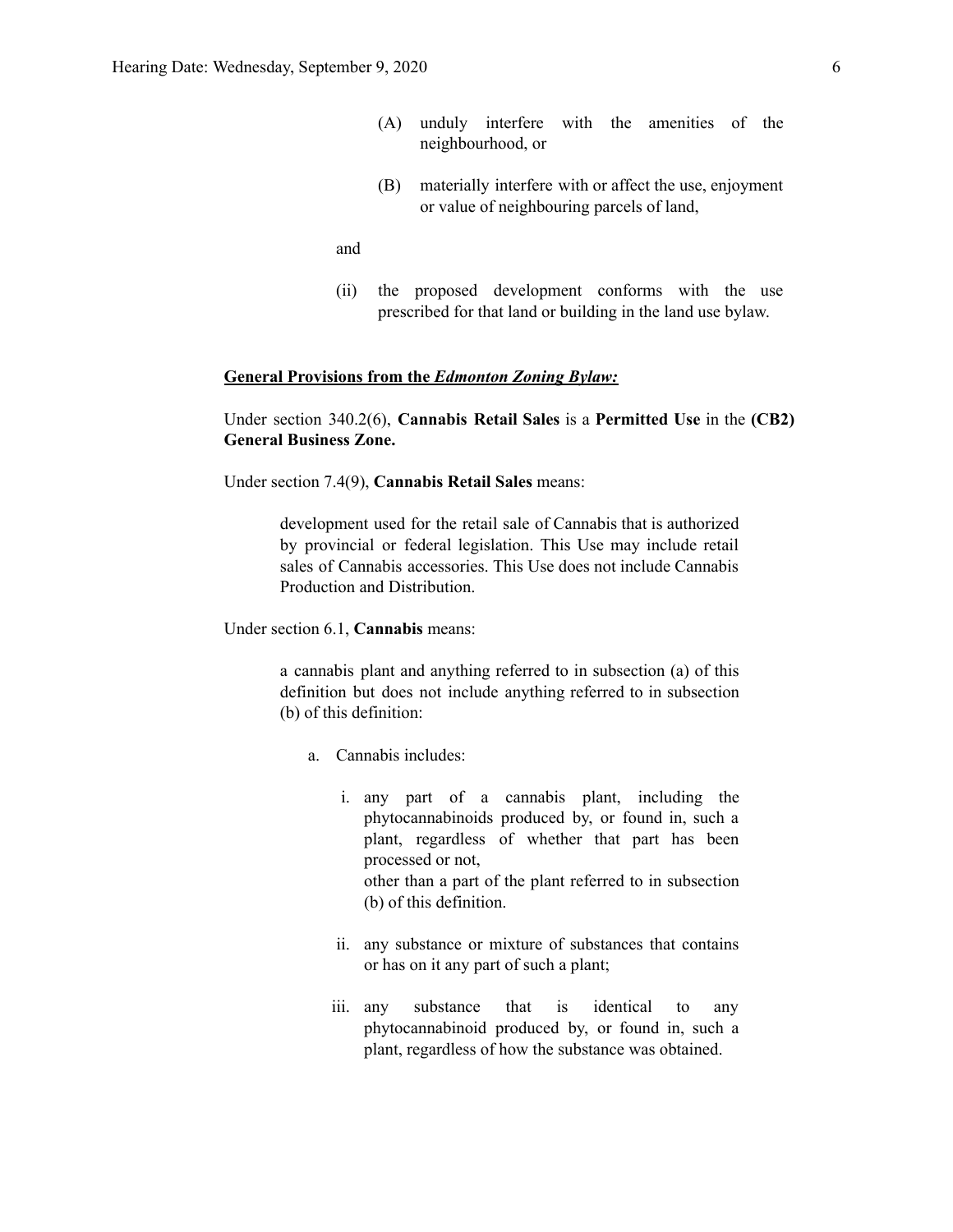- b. Notwithstanding subsection (a) of this definition, Cannabis does not include:
	- i. a non-viable seed of a cannabis plant;
	- ii. a mature stalk, without any leaf, flower, seed or branch, of such plant;
	- iii. fibre derived from a stalk referred in subsection  $(b)(ii)$ of this definition; and
	- iv. the root or any part of the root of such a plant.

Under section 6.1, **Site** means "an area of land consisting of one or more abutting Lots."

Section 340.1 states that the **General Purpose** of the **(CB2) General Business Zone** is:

to provide for businesses that require large Sites and a location with good visibility and accessibility along, or adjacent to, major public roadways.

#### Section 819.1 states that the **General Purpose** of the **Main Streets Overlay** is:

to encourage and strengthen the pedestrian-oriented character of Edmonton's main street commercial areas that are located in proximity to residential and transit-oriented areas, by providing visual interest, transparent storefront displays, and amenities for pedestrians.

#### *Section 70 – Cannabis Retail Sales*

- 1. Any Cannabis Retail Sales shall not be located less than 200 m from any other Cannabis Retail Sales. For the purposes of this subsection only:
	- a. the 200 m separation distance shall be measured from the closest point of the Cannabis Retail Sales Use to the closest point of any other approved Cannabis Retail Sales Use;
	- b. A Development Officer shall not grant a variance to reduce the separation distance by more than 20 m in compliance with [Section](https://webdocs.edmonton.ca/InfraPlan/zoningbylaw/ZoningBylaw/Part1/Administrative/11__Authority_and_Responsibility_of_the_Development_Officer.htm) 11; and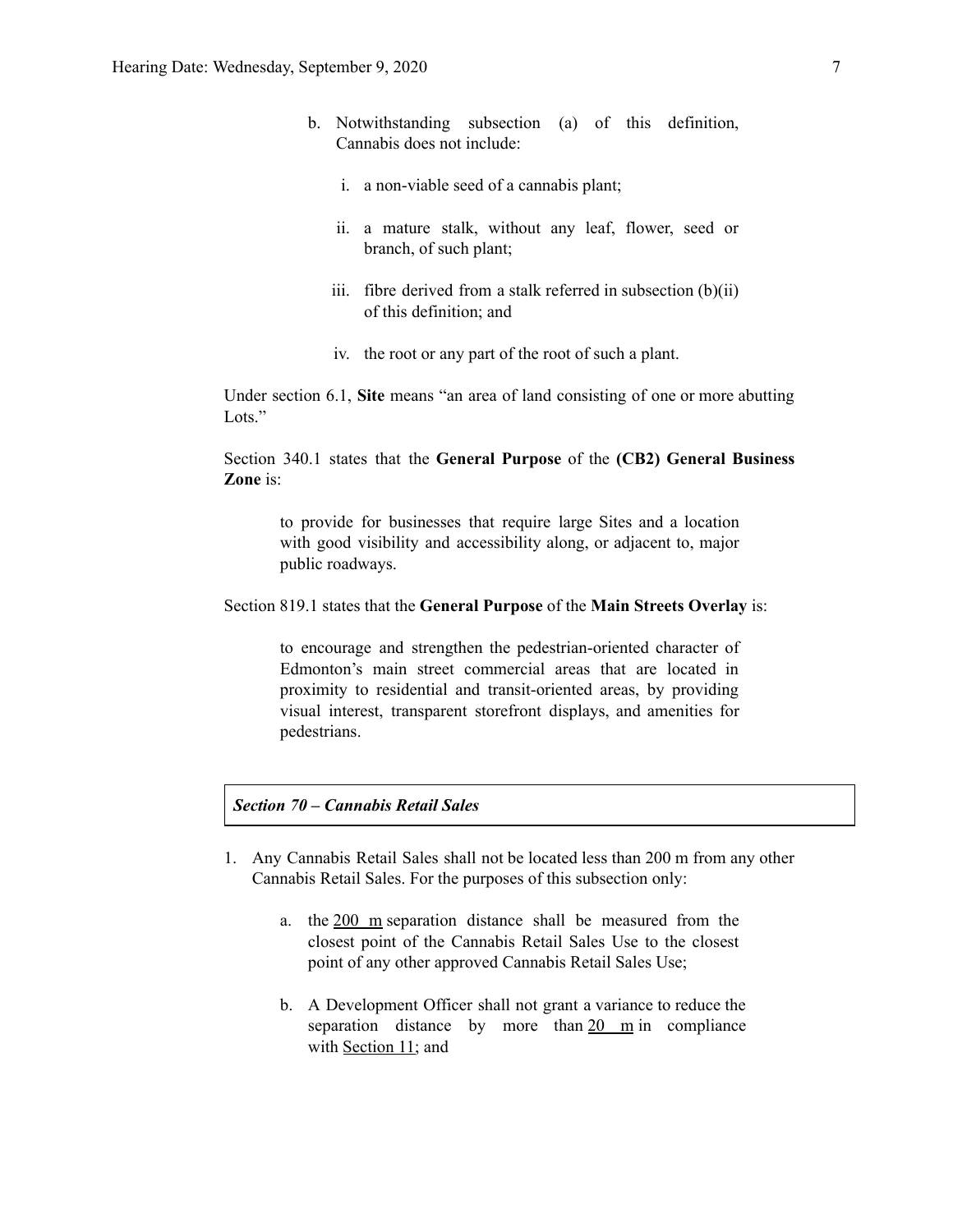- c. The issuance of a Development Permit which contains a variance to separation distance as described in  $70(1)(b)$  shall be issued as a Class B Discretionary Development.
- 2. Any Site containing Cannabis Retail Sales shall not be located less than:
	- a.  $200 \text{ m}$  from any Site being used for a public library, at the time of the application for the Development Permit for the Cannabis Retail Sales; and
	- b. 100 m from any Site being used for Community Recreation Services Use, a community recreation facility or as public lands at the time of application for the Development Permit for the Cannabis Retail Sales.
- 3. For the purposes of subsection 2:
	- a. separation distances shall be measured from the closest point of the subject Site boundary to the closest point of another Site boundary, and shall not be measured from Zone boundaries or from the edges of structures;
	- b. the term "public library" is limited to the collection of literary, artistic, musical and similar reference materials and learning resources in the form of books, electronic files, computers, manuscripts, recordings and films for public use, and does not include private libraries, museums or art galleries.
	- c. the term "community recreation facilities" means indoor municipal facilities used primarily by members of the public to participate in recreational activities conducted at the facilities, as per the Municipal Government Act; and
	- d. the term "public lands" is limited to Sites zoned [AP](https://webdocs.edmonton.ca/InfraPlan/zoningbylaw/ZoningBylaw/Part2/Urban/530_(AP)_Public_Parks_Zone.htm), and Sites zoned [A.](https://webdocs.edmonton.ca/InfraPlan/zoningbylaw/ZoningBylaw/Part2/Urban/540_(A)_Metropolitan_Recreation_Zone.htm)
- 4. Subsection 105(3) of the Gaming, Liquor and Cannabis *Regulation*, is expressly varied by the following:
	- a. any Site containing a Cannabis Retail Sales shall not be located less than:

#### *Public or private education*

i. 200 m from a Site being used for public or private education, at the time of the application for the Development Permit for the Cannabis Retail Sales;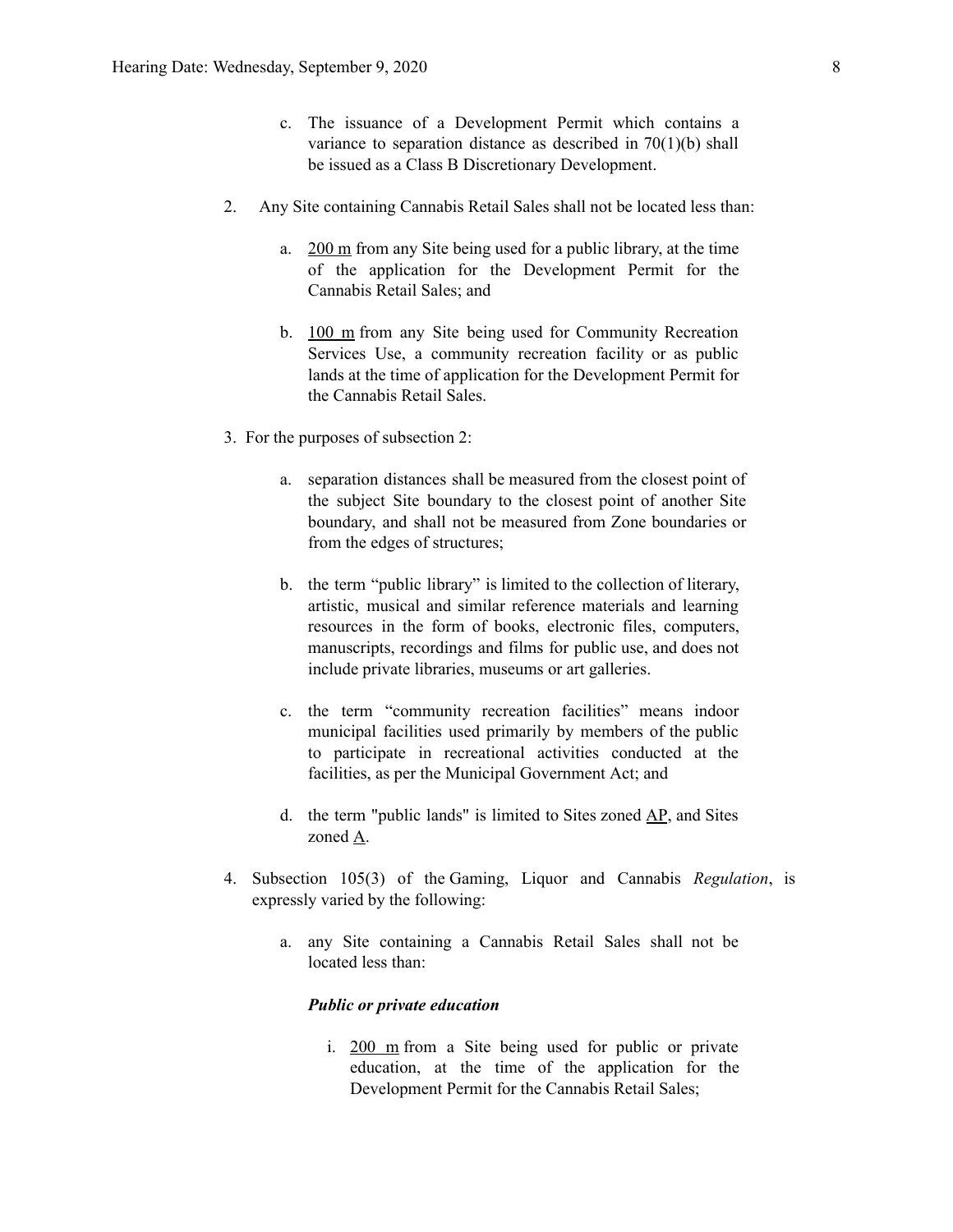#### *Provincial health care facility*

ii. 100 m from a Site being used for a provincial health care facility at the time of the application for the Development Permit for the Cannabis Retail Sales; and

#### *School reserve or municipal and school reserve*

iii. 100 m from a Site designated as school reserve or municipal and school reserve at the time of the application for the Development Permit for the Cannabis Retail Sales.

#### *Measurement of Separation Distances*

b. For the purposes of this subsection, separation distances shall be measured from the closest point of the subject Site boundary to the closest point of another Site boundary, and shall not be measured from Zone boundaries or from the edges of structures.

#### *Sites Greater than Two Hectares*

- c. For Sites that are greater than  $2.0$  ha in size and zoned either [CSC](https://webdocs.edmonton.ca/InfraPlan/zoningbylaw/ZoningBylaw/Part2/Commercial/320_(CSC)_Shopping_Centre_Zone.htm) or [DC2,](https://webdocs.edmonton.ca/InfraPlan/zoningbylaw/ZoningBylaw/Part2/Direct/720_(DC2)_Site_Specific_Development_Control_Provision.htm) that do not contain a public library at the time of application for the Development Permit for the Cannabis Retail Sales:
	- i. Subsection 70(2), and 70(4)(a) shall not apply; and
	- ii. the distances referred to in Subsection 105(3) of the *Gaming, Liquor and Cannabis Regulation* shall be expressly varied to 0 m.
- d. For the purposes of subsection  $70(4)(a)(i)$ , the term "public or private education" means a school as defined in subsection (1)(y)(i) and (1)(y)(ii) of the *School Act (as amended from time to time).*
- 5. Notwithstanding [Section](https://webdocs.edmonton.ca/InfraPlan/zoningbylaw/ZoningBylaw/Part1/Administrative/11__Authority_and_Responsibility_of_the_Development_Officer.htm) 11 of this Bylaw, a Development Officer shall not grant a variance to subsection  $70(2)$ ,  $70(3)(a)$  or  $70(4)$ .

#### **Design Requirements**

6. Cannabis Retail Sales shall include design elements that readily allow for natural surveillance to promote a safe urban environment, where applicable and to the satisfaction of the Development Officer, including the following requirements: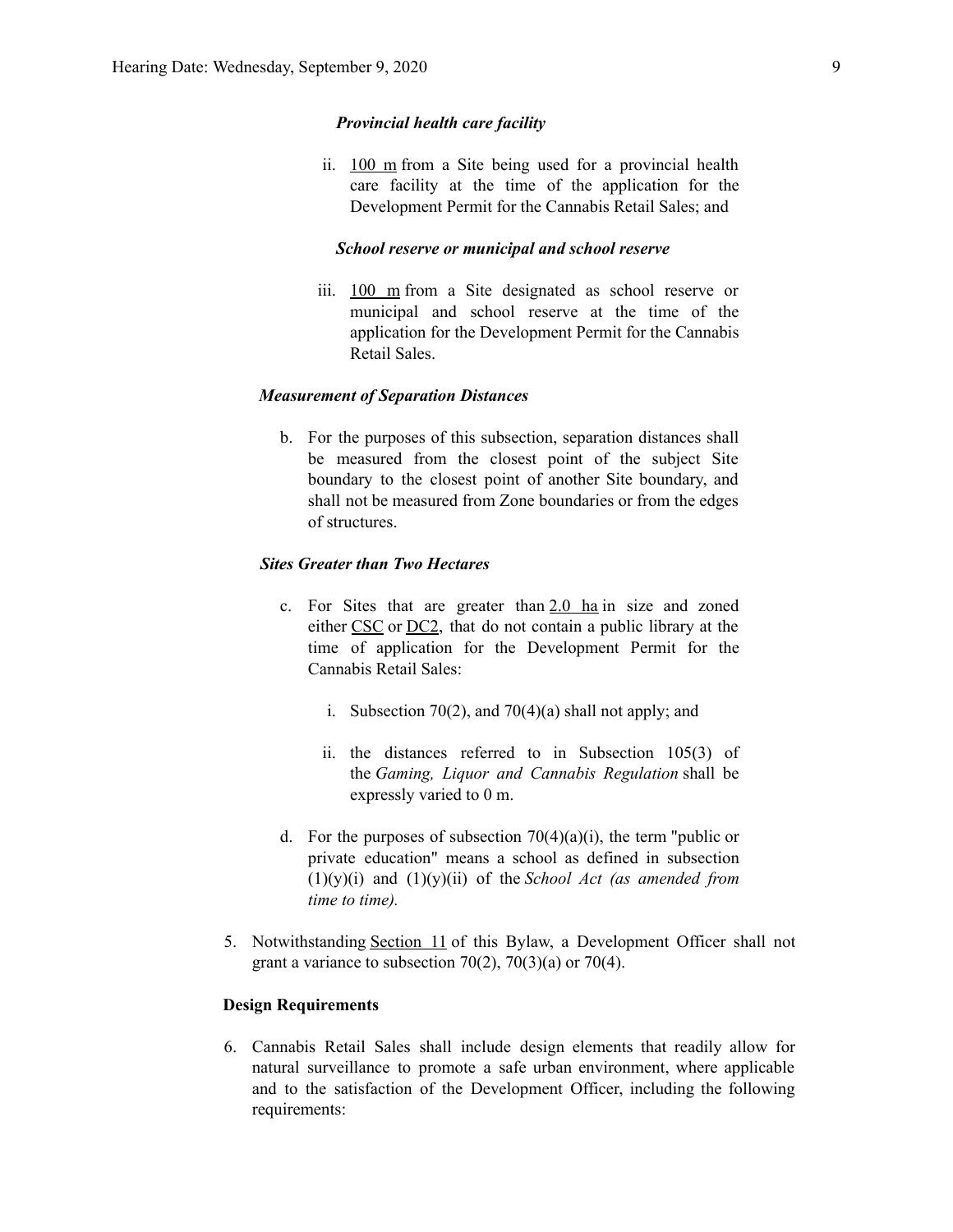- a. customer access to the store is limited to a storefront that is visible from the street other than a Lane, or a shopping centre parking lot, or mall access that allows visibility from the interior of the mall into the store;
- b. the exterior of all stores shall have ample transparency from the street;
- c. Any outdoor lighting shall be designed to ensure a well-lit environment for pedestrians and illumination of the property; and
- d. Landscaping shall be low-growing shrubs or deciduous trees with a high canopy at maturity to maintain natural surveillance.

#### **Development Officer's Determination**

**The proposed Cannabis Retail Store does not comply with the minimum setback requirement from an approved Cannabis Retail Sales (5015-118 Avenue) (Section 70.1):**

**Required Setback: 200 m Proposed Setback: 113m Deficient by 87m**

**Under Section 70.1 of the Zoning Bylaw, the Development Officer is prohibited from granting a variance to the minimum setback to allow for the proposed Cannabis Retail Store.**

Notice to Applicant/Appellant

 $\mathcal{L}_\text{max} = \frac{1}{2} \sum_{i=1}^n \mathcal{L}_\text{max} = \frac{1}{2} \sum_{i=1}^n \mathcal{L}_\text{max} = \frac{1}{2} \sum_{i=1}^n \mathcal{L}_\text{max} = \frac{1}{2} \sum_{i=1}^n \mathcal{L}_\text{max} = \frac{1}{2} \sum_{i=1}^n \mathcal{L}_\text{max} = \frac{1}{2} \sum_{i=1}^n \mathcal{L}_\text{max} = \frac{1}{2} \sum_{i=1}^n \mathcal{L}_\text{max} = \frac{1}{2} \sum_{i=$ 

Provincial legislation requires that the Subdivision and Development Appeal Board issue its official decision in writing within fifteen days of the conclusion of the hearing.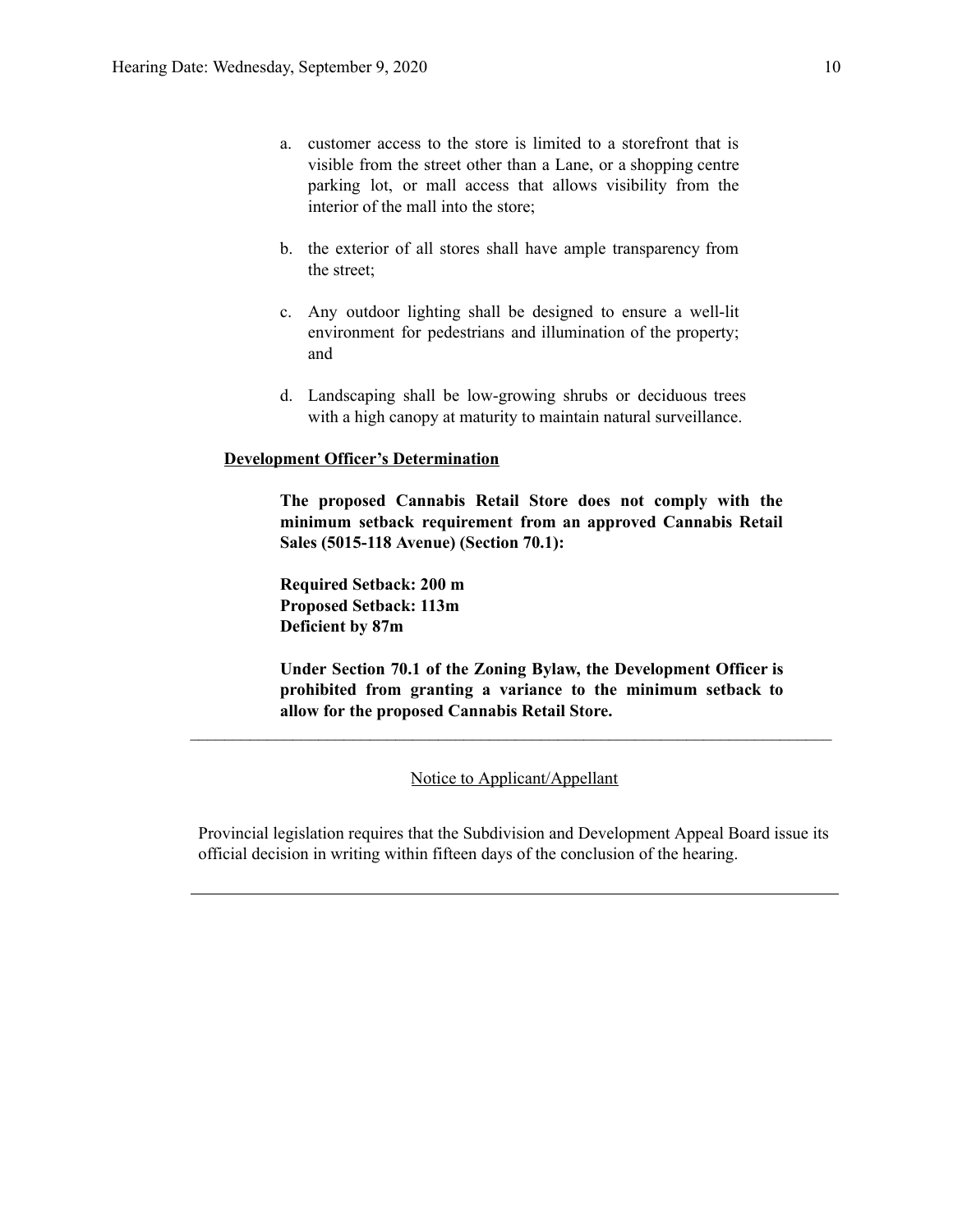| <b>Edmonton</b>                                                                                                                                                                                                                                                                                                                                                                                                                                                |                                                                                                 | <b>Application for</b>      |                                                    | Project Number: 366558115-002<br>JUN 30, 2020<br><b>Application Date:</b><br><b>Printed:</b><br>August 7, 2020 at 4:12 PM<br>Page:<br>$1$ of $1$ |  |  |  |
|----------------------------------------------------------------------------------------------------------------------------------------------------------------------------------------------------------------------------------------------------------------------------------------------------------------------------------------------------------------------------------------------------------------------------------------------------------------|-------------------------------------------------------------------------------------------------|-----------------------------|----------------------------------------------------|--------------------------------------------------------------------------------------------------------------------------------------------------|--|--|--|
| <b>Major Development Permit</b>                                                                                                                                                                                                                                                                                                                                                                                                                                |                                                                                                 |                             |                                                    |                                                                                                                                                  |  |  |  |
|                                                                                                                                                                                                                                                                                                                                                                                                                                                                | This document is a Development Permit Decision for the development application described below. |                             |                                                    |                                                                                                                                                  |  |  |  |
| <b>Applicant</b><br>Property Address(es) and Legal Description(s)                                                                                                                                                                                                                                                                                                                                                                                              |                                                                                                 |                             |                                                    |                                                                                                                                                  |  |  |  |
|                                                                                                                                                                                                                                                                                                                                                                                                                                                                | 4825 - 118 AVENUE NW<br>Plan 7242AH Blk 1 Lots 9-12                                             |                             |                                                    |                                                                                                                                                  |  |  |  |
|                                                                                                                                                                                                                                                                                                                                                                                                                                                                |                                                                                                 |                             |                                                    |                                                                                                                                                  |  |  |  |
|                                                                                                                                                                                                                                                                                                                                                                                                                                                                | <b>Specific Address(es)</b>                                                                     |                             |                                                    |                                                                                                                                                  |  |  |  |
|                                                                                                                                                                                                                                                                                                                                                                                                                                                                |                                                                                                 |                             | Entryway: 4825 - 118 AVENUE NW                     |                                                                                                                                                  |  |  |  |
|                                                                                                                                                                                                                                                                                                                                                                                                                                                                |                                                                                                 |                             | Building: 4825 - 118 AVENUE NW                     |                                                                                                                                                  |  |  |  |
| <b>Scope of Application</b>                                                                                                                                                                                                                                                                                                                                                                                                                                    |                                                                                                 |                             |                                                    |                                                                                                                                                  |  |  |  |
| To change the use of part of a Recycling Depot to a Cannabis Retail Sales.                                                                                                                                                                                                                                                                                                                                                                                     |                                                                                                 |                             |                                                    |                                                                                                                                                  |  |  |  |
| <b>Permit Details</b>                                                                                                                                                                                                                                                                                                                                                                                                                                          |                                                                                                 |                             |                                                    |                                                                                                                                                  |  |  |  |
| <b>Class of Permit:</b>                                                                                                                                                                                                                                                                                                                                                                                                                                        |                                                                                                 |                             | <b>Contact Person:</b>                             |                                                                                                                                                  |  |  |  |
| Gross Floor Area (sq.m.):                                                                                                                                                                                                                                                                                                                                                                                                                                      |                                                                                                 |                             | Lot Grading Needed?: N                             |                                                                                                                                                  |  |  |  |
| New Sewer Service Required:                                                                                                                                                                                                                                                                                                                                                                                                                                    |                                                                                                 |                             | NumberOfMainFloorDwellings:                        |                                                                                                                                                  |  |  |  |
| Site Area (sq. m.):                                                                                                                                                                                                                                                                                                                                                                                                                                            |                                                                                                 |                             | Stat. Plan Overlay/Annex Area: Main Street Overlay |                                                                                                                                                  |  |  |  |
| <b>Development Application Decision</b><br>Refused                                                                                                                                                                                                                                                                                                                                                                                                             |                                                                                                 |                             |                                                    |                                                                                                                                                  |  |  |  |
| <b>Issue Date:</b>                                                                                                                                                                                                                                                                                                                                                                                                                                             | Development Authority: WELCH, IMAI                                                              |                             |                                                    |                                                                                                                                                  |  |  |  |
| <b>Reason for Refusal</b><br>The proposed Cannabis Retail Store does not comply with the minimum setback requirement from an approved Cannabis Retail<br>Sales (5015-118 Avenue) (Section 70.1):<br>Required Setback: 200 m<br>Proposed Setback: 113m<br>Deficient by 87m<br>Under Section 70.1 of the Zoning Bylaw, the Development Officer is prohibited from granting a variance to the minimum setback<br>to allow for the proposed Cannabis Retail Store. |                                                                                                 |                             |                                                    |                                                                                                                                                  |  |  |  |
| <b>Rights of Appeal</b>                                                                                                                                                                                                                                                                                                                                                                                                                                        |                                                                                                 |                             |                                                    |                                                                                                                                                  |  |  |  |
| The Applicant has the right of appeal within 21 days after the date on which the decision is made, as outlined in Section 683<br>through 689 of the Municipal Government Act.                                                                                                                                                                                                                                                                                  |                                                                                                 |                             |                                                    |                                                                                                                                                  |  |  |  |
| Fees                                                                                                                                                                                                                                                                                                                                                                                                                                                           |                                                                                                 |                             |                                                    |                                                                                                                                                  |  |  |  |
|                                                                                                                                                                                                                                                                                                                                                                                                                                                                | <b>Fee Amount</b>                                                                               | <b>Amount Paid</b>          | Receipt#                                           | <b>Date Paid</b>                                                                                                                                 |  |  |  |
| Major Dev. Application Fee                                                                                                                                                                                                                                                                                                                                                                                                                                     | \$5,600.00                                                                                      | \$5,600.00                  | 071520200715000                                    | Jul 15, 2020                                                                                                                                     |  |  |  |
| <b>Total GST Amount:</b>                                                                                                                                                                                                                                                                                                                                                                                                                                       | \$0.00                                                                                          |                             |                                                    |                                                                                                                                                  |  |  |  |
| <b>Totals for Permit:</b>                                                                                                                                                                                                                                                                                                                                                                                                                                      | \$5,600.00                                                                                      | \$5,600.00                  |                                                    |                                                                                                                                                  |  |  |  |
|                                                                                                                                                                                                                                                                                                                                                                                                                                                                |                                                                                                 |                             |                                                    |                                                                                                                                                  |  |  |  |
|                                                                                                                                                                                                                                                                                                                                                                                                                                                                |                                                                                                 | <b>THIS IS NOT A PERMIT</b> |                                                    |                                                                                                                                                  |  |  |  |
|                                                                                                                                                                                                                                                                                                                                                                                                                                                                |                                                                                                 |                             |                                                    |                                                                                                                                                  |  |  |  |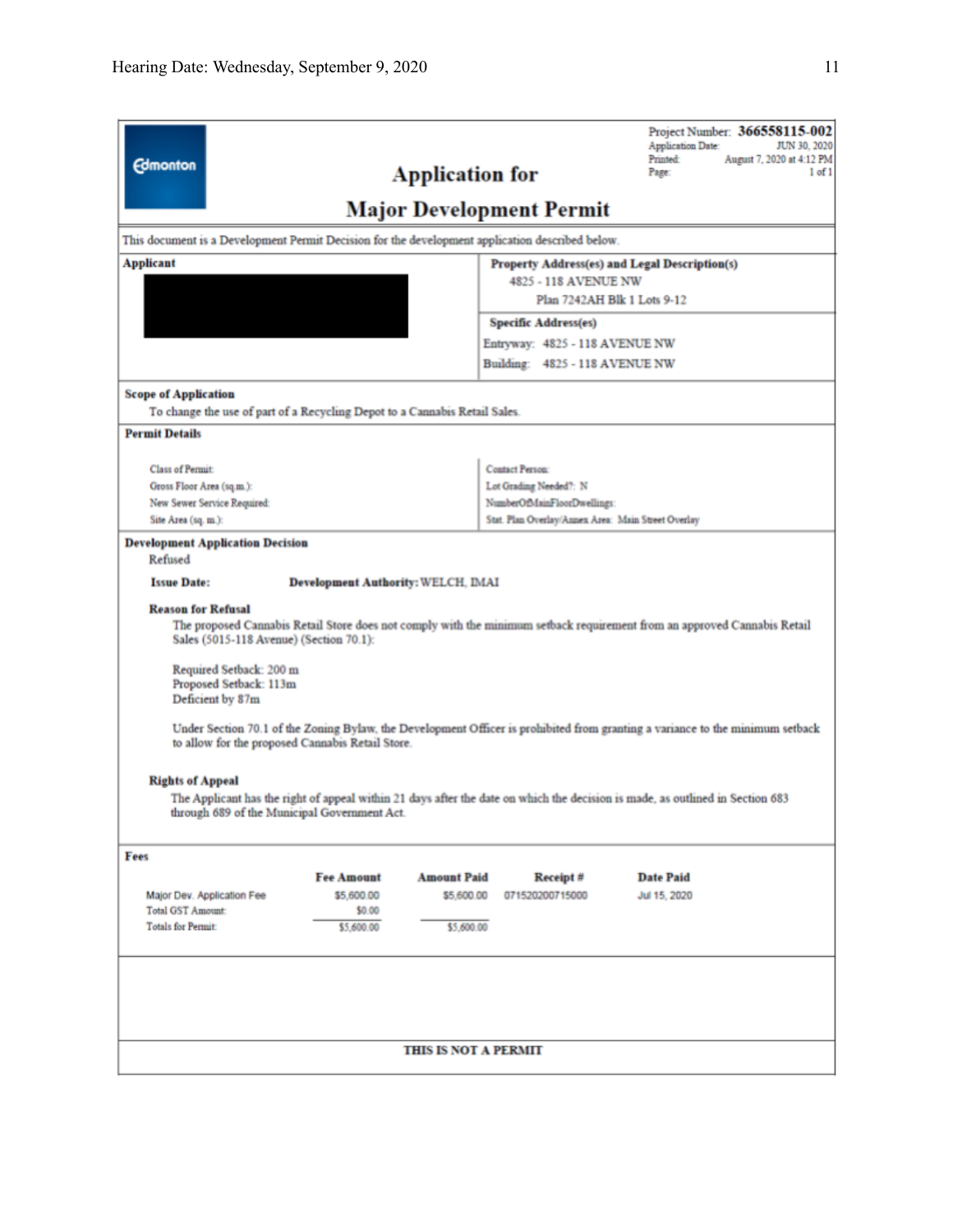

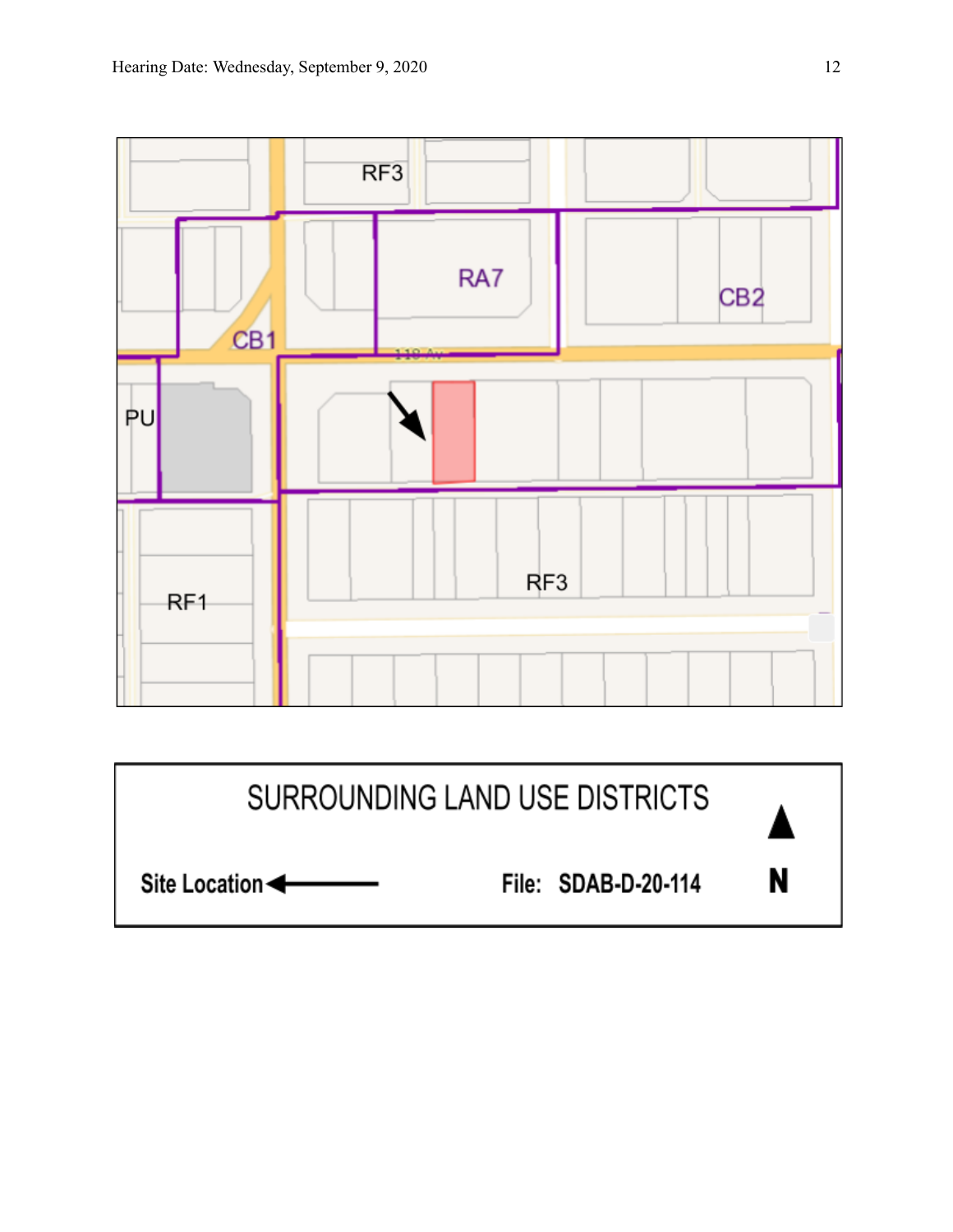## **ITEM II: 1:30 P.M. FILE: SDAB-D-20-117**

| AN APPEAL FROM THE DECISION OF THE DEVELOPMENT OFFICER |                                                                                                             |  |  |  |
|--------------------------------------------------------|-------------------------------------------------------------------------------------------------------------|--|--|--|
| <b>APPELLANT:</b>                                      |                                                                                                             |  |  |  |
| <b>APPLICATION NO.:</b>                                | 364813735-001                                                                                               |  |  |  |
| <b>APPLICATION TO:</b>                                 | Operate a Major Home Based Business (Esthetic services<br>- VYS NAILS AND ESTHETICS). Expires July 23, 2025 |  |  |  |
| <b>DECISION OF THE</b><br>DEVELOPMENT AUTHORITY:       | Approved with conditions                                                                                    |  |  |  |
| <b>DECISION DATE:</b>                                  | July 22, 2020                                                                                               |  |  |  |
| <b>DATE OF APPEAL:</b>                                 | August 14, 2020                                                                                             |  |  |  |
| NOTIFICATION PERIOD:                                   | July 28, 2020 through August 18, 2020                                                                       |  |  |  |
| <b>RESPONDENT:</b>                                     | V. Nguyen                                                                                                   |  |  |  |
| MUNICIPAL DESCRIPTION<br>OF SUBJECT PROPERTY:          | 1342 - Breckenridge Drive NW                                                                                |  |  |  |
| <b>LEGAL DESCRIPTION:</b>                              | Plan 9925465 Blk 18 Lot 7                                                                                   |  |  |  |
| ZONE:                                                  | (RSL) Residential Small Lot Zone                                                                            |  |  |  |
| <b>OVERLAY:</b>                                        | N/A                                                                                                         |  |  |  |
| STATUTORY PLAN(S):                                     | Breckenridge Greens Neighbourhood Structure Plan<br>Lewis Farms Area Structure Plan                         |  |  |  |

## *Grounds for Appeal*

The Appellant provided the following reasons for appealing the decision of the Development Authority: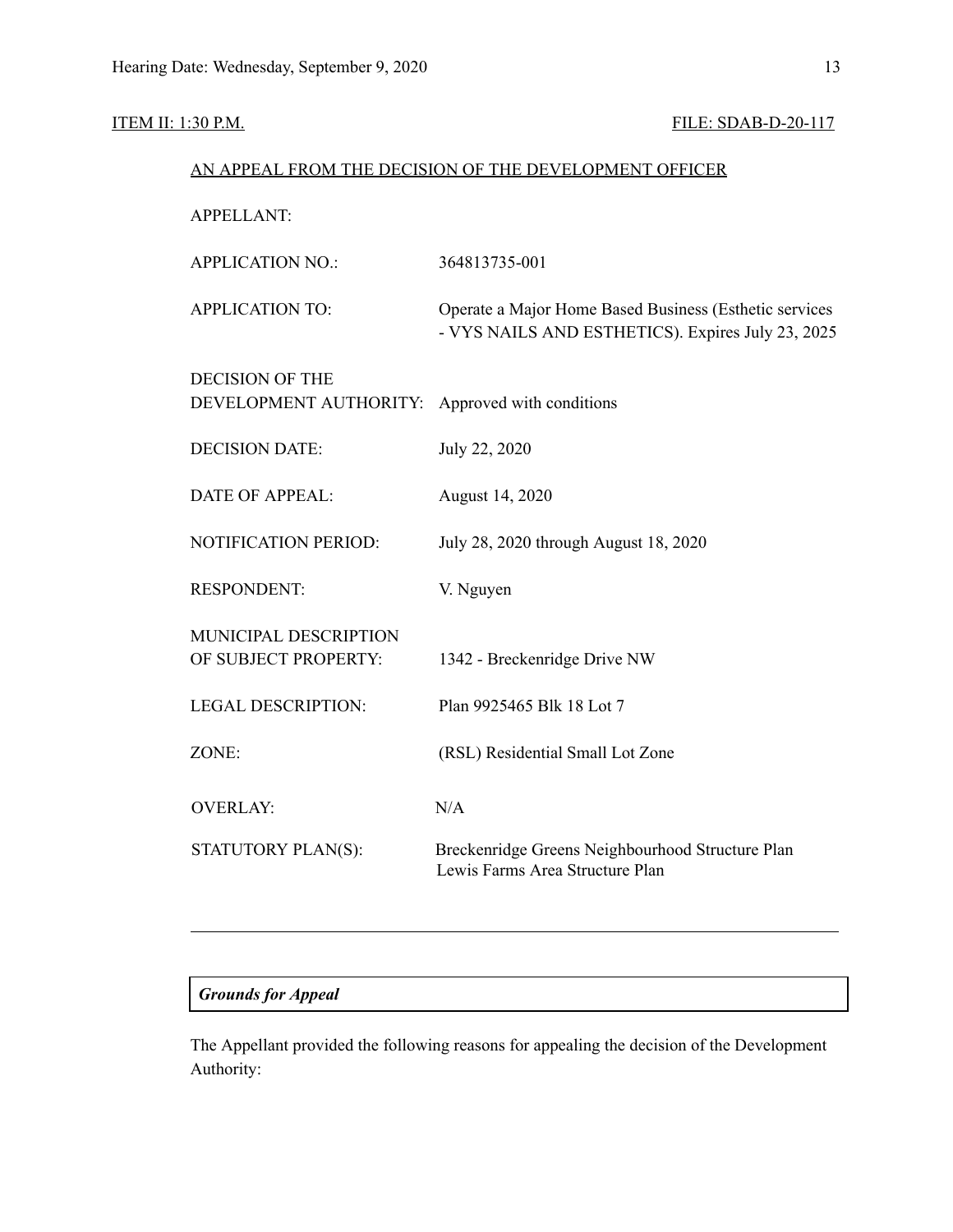I strongly oppose city file number 364813735- 001 development permit to notice for Vy's Nails and Esthetics.

This business is located in a small Crescent of 12 houses at the current time we have 31 vehicles within this crescent for people that pay taxes to live here. Adding additional vehicles coming in and out for 57 working hours a day is unacceptable we are not only increasing the traffic within our crescent but our community as a whole we are increasing exposure from people who would never who wouldn't normally be within our area making this a safety concern.

From the safety aspect these clients are coming in and out of the crescent all day long she does state that the hours are until 7 PM five nights a week that is not the case there have been numerous times for clients are in well past 7 PM numerous times as well there have been lineups for the business which these people then park within the crescent waiting for their turn therefore increasing traffic this is a family community with kids playing outside making it scary for them as people are driving in quickly being distracted on their phones looking for specific address is unacceptable and an accident waiting to happen.

She is being dishonest about the amount of clients that she sees, currently my understanding is the business is allowed 'up to five people a day' this is not being followed as she has numerous people throughout the day that are more than five open seven days a week.

This business is located in the garage of a two-story standard suburban home with zero ventilation we know that there's a client not only due to the amount of cars in the driveway/crescent but the garage door is open to provide proper ventilation due to the nature of the business. I have pictures that show this makeshift structure in the garage.

I do not understand from a health perspective how this was given a permit there aren't any windows there's no ventilation there cannot be running water to the location it is just a plywood box that was put up within a short amount of time and clients come through the garage side door of the house during this time of pandemic there are zero people wearing masks coming in and out staying for over an hour then not only coming into our community but going around to their communities.

I have not heard from my inquiries to 311, file number 8021613966, if there's been an actual visit to location before, during or after the permitting of this business to check for standards including health especially in this time of pandemic.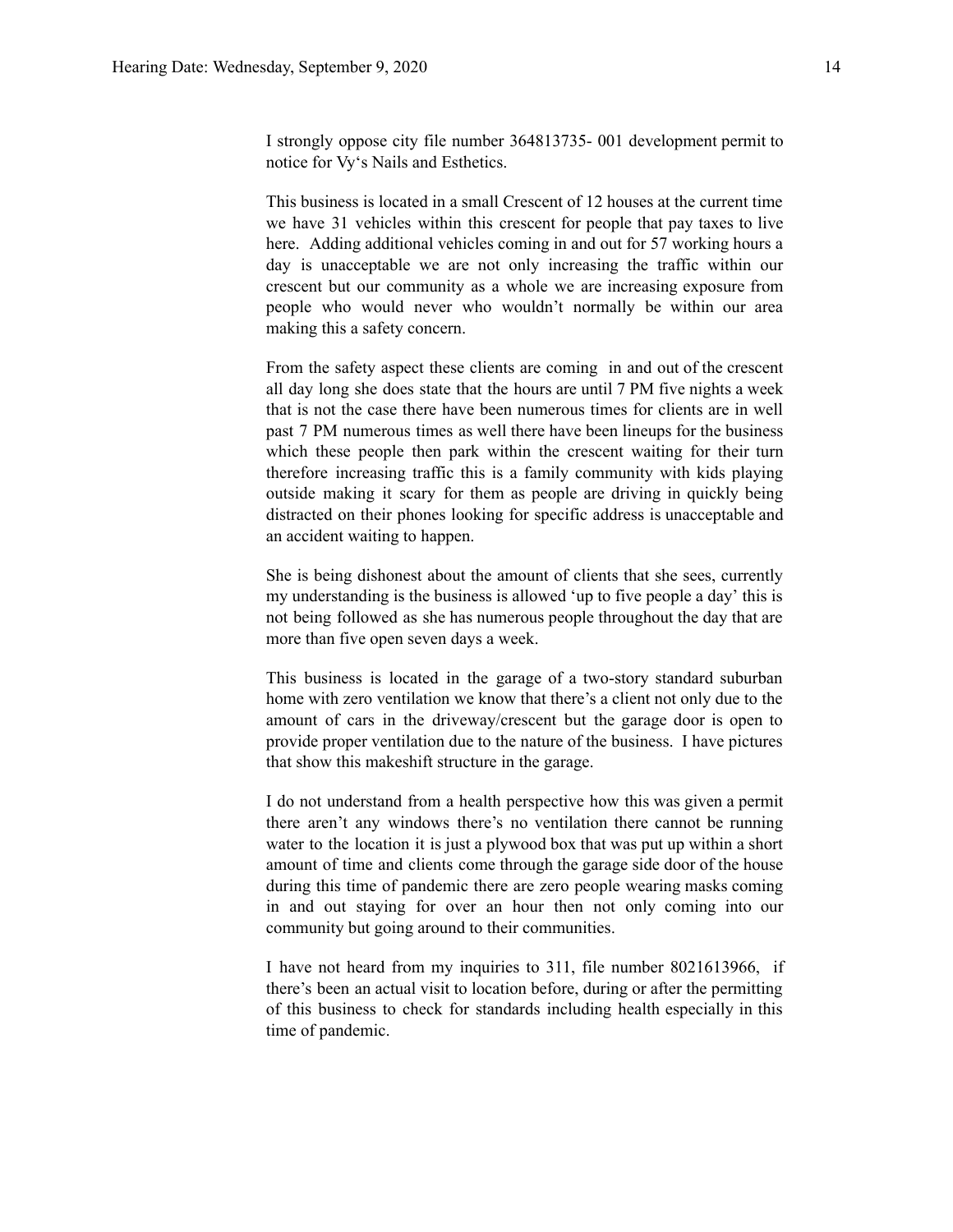#### *General Matters*

#### **Appeal Information:**

The *Municipal Government Act*, RSA 2000, c M-26 states the following:

#### **Grounds for Appeal**

**685(1)** If a development authority

- (a) fails or refuses to issue a development permit to a person,
- (b) issues a development permit subject to conditions, or
- (c) issues an order under section 645,

the person applying for the permit or affected by the order under section 645 may appeal to the subdivision and development appeal board.

**(2)** In addition to an applicant under subsection (1), any person affected by an order, decision or development permit made or issued by a development authority may appeal to the subdivision and development appeal board.

#### **Appeals**

**686(1)** A development appeal to a subdivision and development appeal board is commenced by filing a notice of the appeal, containing reasons, with the board,

- (a) in the case of an appeal made by a person referred to in section 685(1)
	- (i) with respect to an application for a development permit,
		- (A) within 21 days after the date on which the written decision is given under section 642, or
		- (B) if no decision is made with respect to the application within the 40-day period, or within any extension of that period under section 684, within 21 days after the date the period or extension expires,
		- or
	- (ii) with respect to an order under section 645, within 21 days after the date on which the order is made, or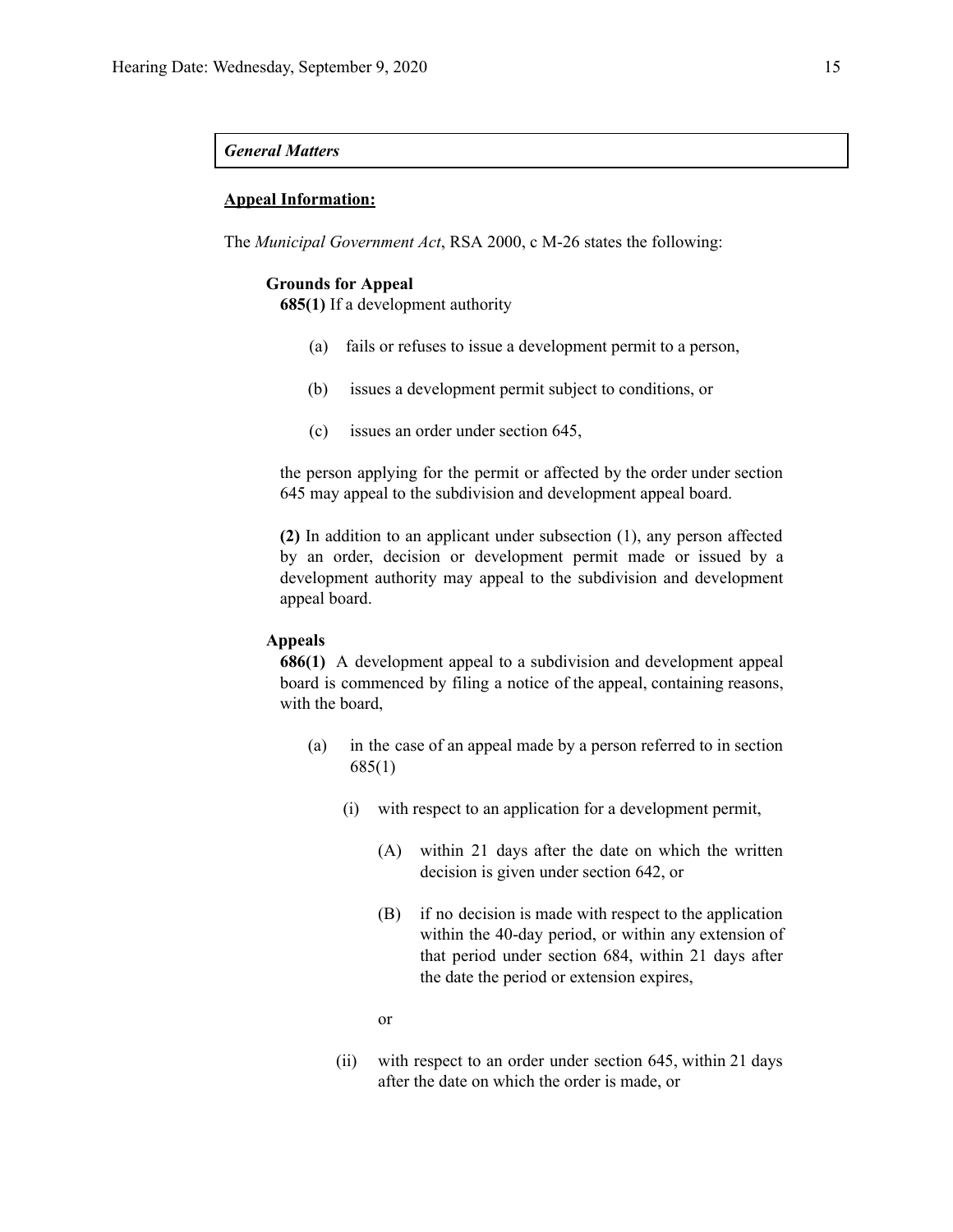(b) in the case of an appeal made by a person referred to in section 685(2), within 21 days after the date on which the notice of the issuance of the permit was given in accordance with the land use bylaw.

#### **Hearing and Decision**

**687(3)** In determining an appeal, the subdivision and development appeal board

…

- (a.1) must comply with the land use policies;
- (a.2) subject to section 638, must comply with any applicable statutory plans;
- (a.3) subject to clause (d), must comply with any land use bylaw in effect;
- (a.4) must comply with the applicable requirements of the regulations under the *Gaming, Liquor and Cannabis Act* respecting the location of premises described in a cannabis licence and distances between those premises and other premises;
	- …
	- (c) may confirm, revoke or vary the order, decision or development permit or any condition attached to any of them or make or substitute an order, decision or permit of its own;
	- (d) may make an order or decision or issue or confirm the issue of a development permit even though the proposed development does not comply with the land use bylaw if, in its opinion,
		- (i) the proposed development would not
			- (A) unduly interfere with the amenities of the neighbourhood, or
			- (B) materially interfere with or affect the use, enjoyment or value of neighbouring parcels of land,

and

(ii) the proposed development conforms with the use prescribed for that land or building in the land use bylaw.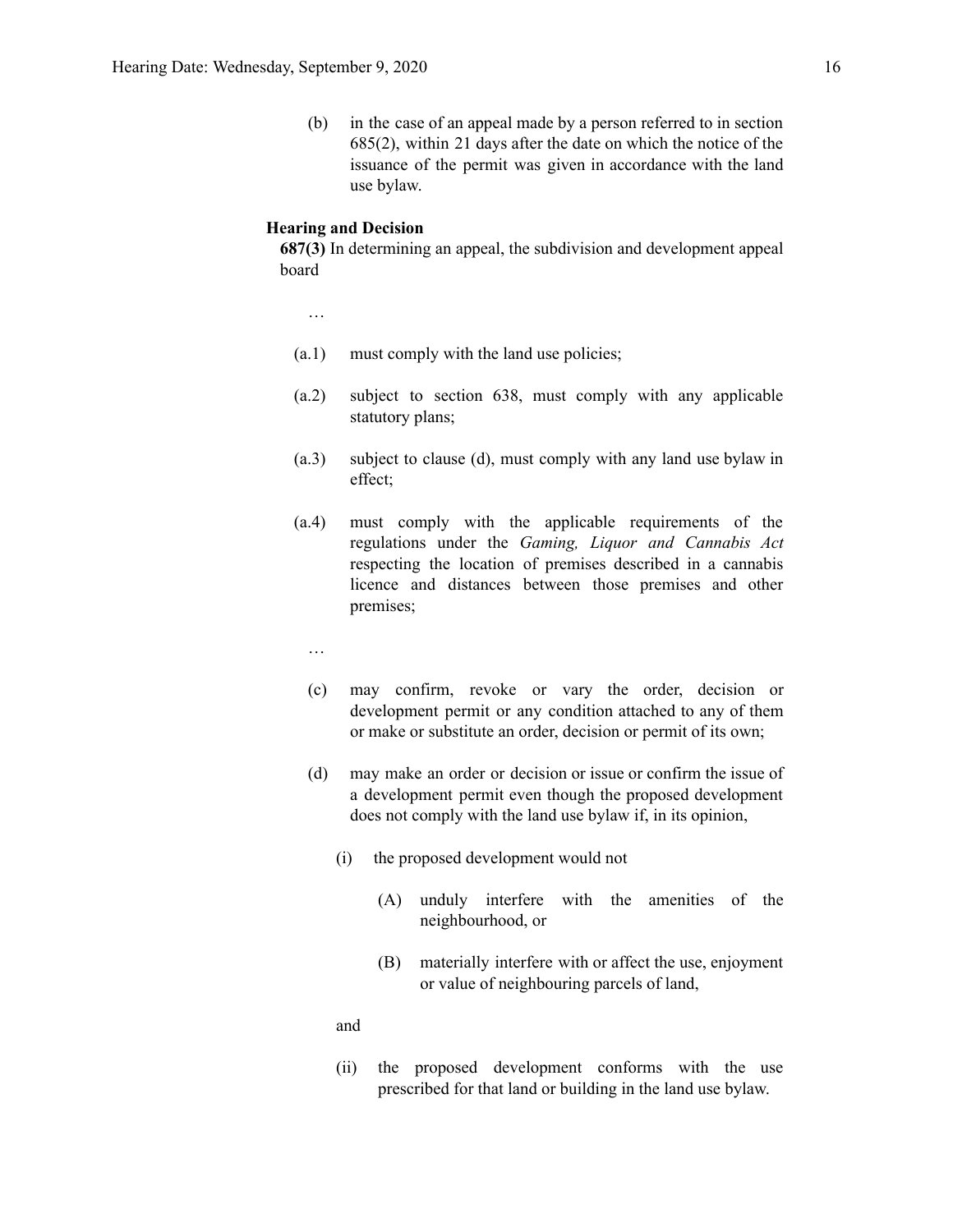#### **General Provisions from the** *Edmonton Zoning Bylaw:*

### Under section 115.3(4), a **Major Home Based Business** is a **Discretionary Use** in the **(RSL) Residential Small Lot Zone.**

Under section 7.3(7), **Major Home Based Business** means:

development consisting of the Use of an approved Dwelling or Accessory building by a resident of that Dwelling for one or more businesses that may generate more than one business associated visit per day. The business Use must be secondary to the Residential Use of the building and shall not change the residential character of the Dwelling or Accessory building. The Dwelling may be used as a workplace by a non-resident. This Use includes Bed and Breakfast Operations but does not include General Retail Sales, Cannabis Retail Sales or Cannabis Production and Distribution.

Section 115.1 states that the **General Purpose** of the **(RSL) Residential Small Lot Zone** is "for smaller lot Single Detached Housing with attached Garages in a suburban setting that provides the opportunity for the more efficient utilization of undeveloped suburban areas and includes the opportunity for Secondary Suites and Garden Suites."

#### *Discretionary Use*

#### **Development Officer's Determination**

**You are receiving this notice because a Discretionary Use Development Permit has been issued, pursuant to Section 12.4 and 20.3 of the Edmonton Zoning Bylaw.**

**Note: The proposed development complies with the Bylaw, and there are no variances to the development regulations.**

#### *Major Home Based Business*

Under section 75 a **Major Home Based Business** shall comply with the following regulations:

1. there shall be no exterior display or advertisement other than an identification plaque or Sign a maximum of 20 cm x 30.5 cm in size located on the Dwelling;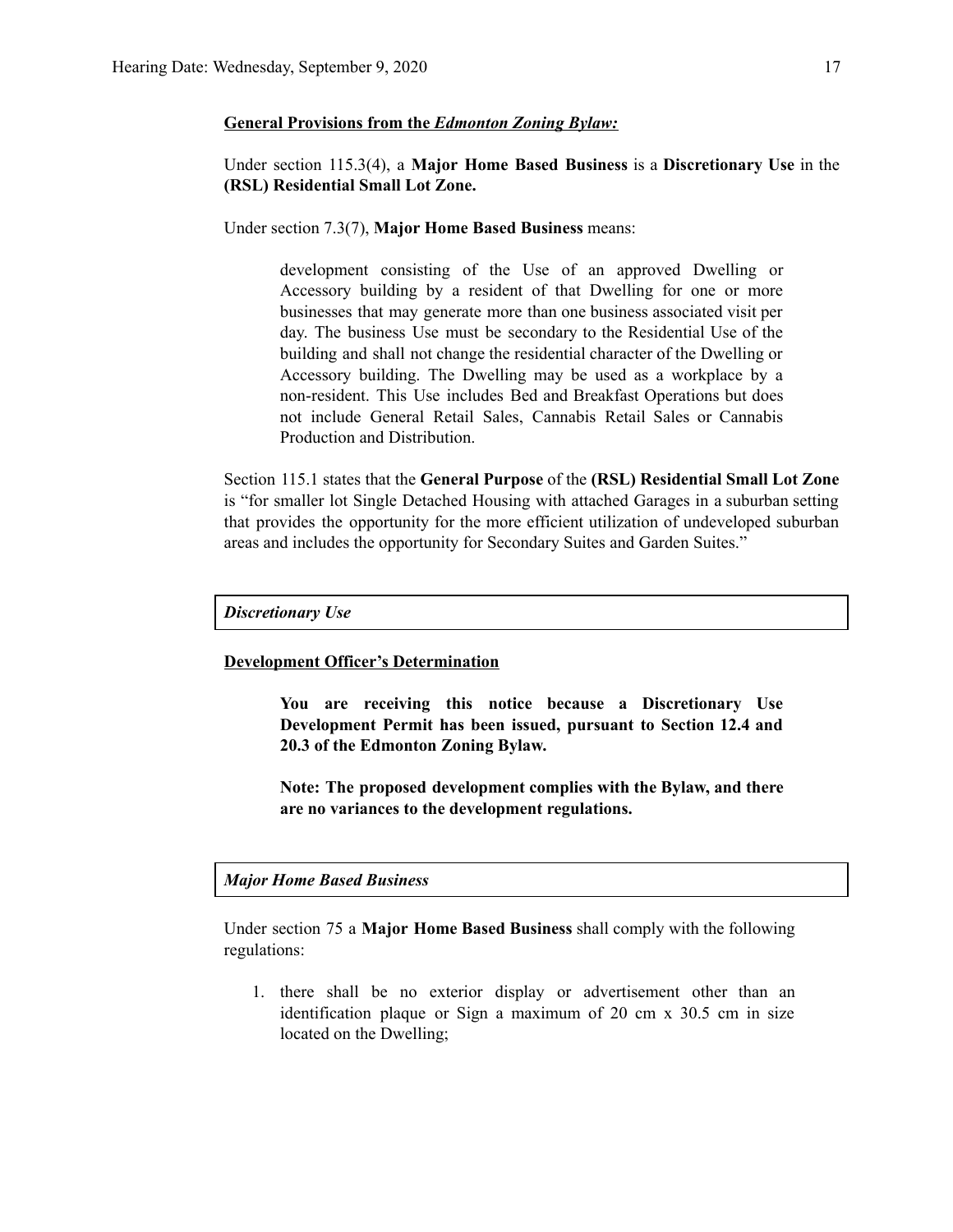- 2. there shall be no mechanical or electrical equipment used that creates external noise, or visible and audible interference with home electronics equipment in adjacent Dwellings;
- 3. the Major Home Based Business shall not generate pedestrian or vehicular traffic, or parking, in excess of that which is characteristic of the Zone in which it is located;
- 4. the number of non-resident employees or business partners working on-site shall not exceed two at any one time;
- 5. there shall be no outdoor business activity, or outdoor storage of material or equipment associated with the business. Indoor storage related to the business activity shall be allowed in either the Dwelling or Accessory buildings;
- 6. the Major Home Based Business shall not change the principal character or external appearance of the Dwelling or Accessory buildings;
- 7. a Bed and Breakfast Operation, operating as a Major Home Based Business shall have a maximum of two Sleeping Units. Cooking facilities shall not be located within the Sleeping Units. In addition to any other parking requirements of this Bylaw, one additional parking space shall be provided for each Sleeping Unit;
- 8. in addition to the information requirements of subsection 13.1 of this Bylaw, each application for a Development Permit for the Use Major Home Based Business shall include a description of the business to be undertaken at the premises, an indication of the number of business visits per week, provision for parking, and where any materials or equipment associated with the business use are to be stored; and
- 9. the Major Home Based Business shall not be allowed if, in the opinion of the Development Officer, such Use would be more appropriately located in a Commercial or Industrial Zone having regard for the overall compatibility of the Use with the residential character of the area.
- 10. a Major Home Based Business shall not be allowed within the same principal Dwelling containing a Secondary Suite or within the same Site containing a Garden Suite and an associated principal Dwelling, unless the Home Based Business is a Bed and Breakfast Operation and the Secondary Suite or the Garden Suite is an integral part of the Bed and Breakfast Operation.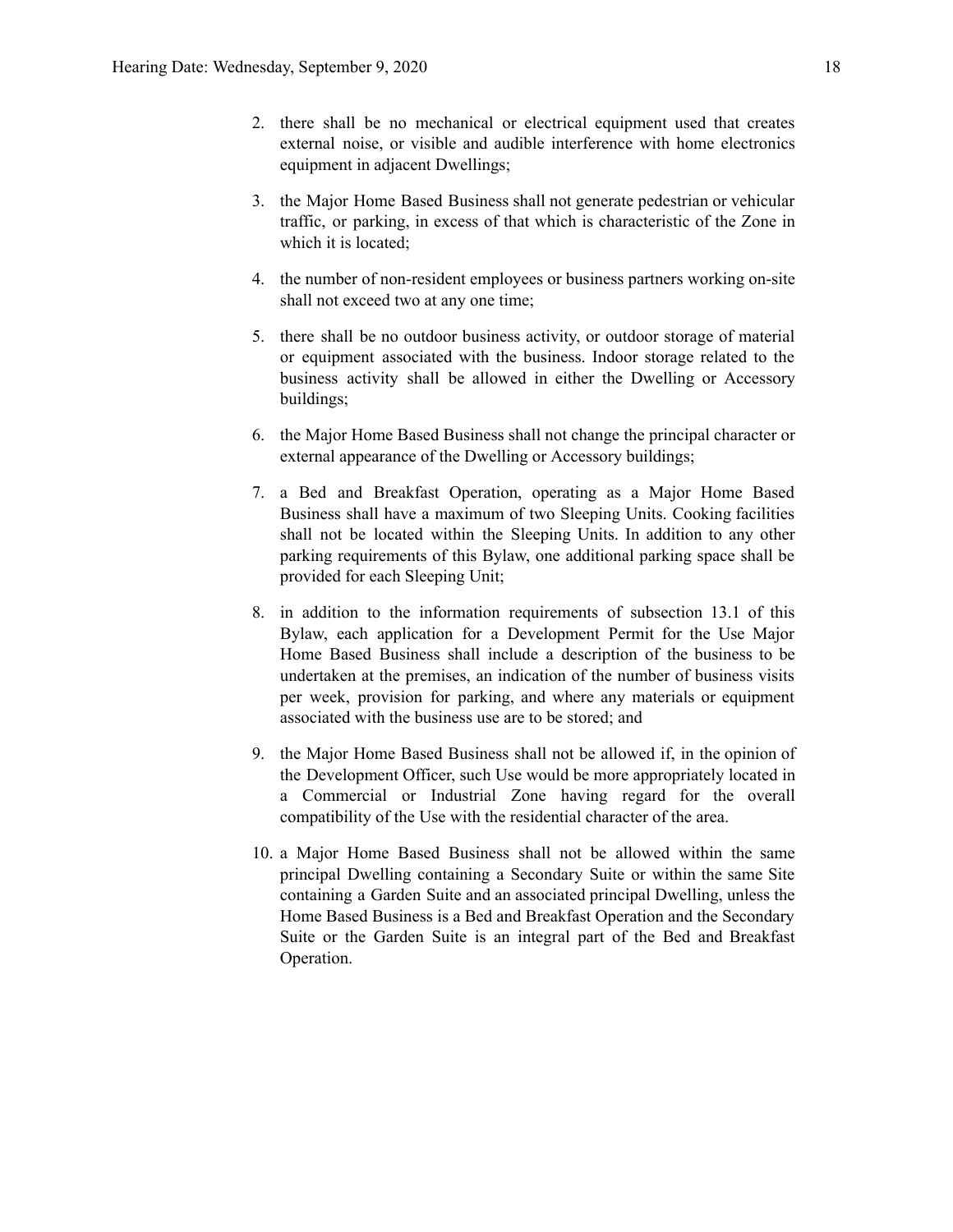## Notice to Applicant/Appellant

 $\mathcal{L}_\text{max} = \frac{1}{2} \sum_{i=1}^n \mathcal{L}_\text{max} = \frac{1}{2} \sum_{i=1}^n \mathcal{L}_\text{max} = \frac{1}{2} \sum_{i=1}^n \mathcal{L}_\text{max} = \frac{1}{2} \sum_{i=1}^n \mathcal{L}_\text{max} = \frac{1}{2} \sum_{i=1}^n \mathcal{L}_\text{max} = \frac{1}{2} \sum_{i=1}^n \mathcal{L}_\text{max} = \frac{1}{2} \sum_{i=1}^n \mathcal{L}_\text{max} = \frac{1}{2} \sum_{i=$ 

Provincial legislation requires that the Subdivision and Development Appeal Board issue its official decision in writing within fifteen days of the conclusion of the hearing.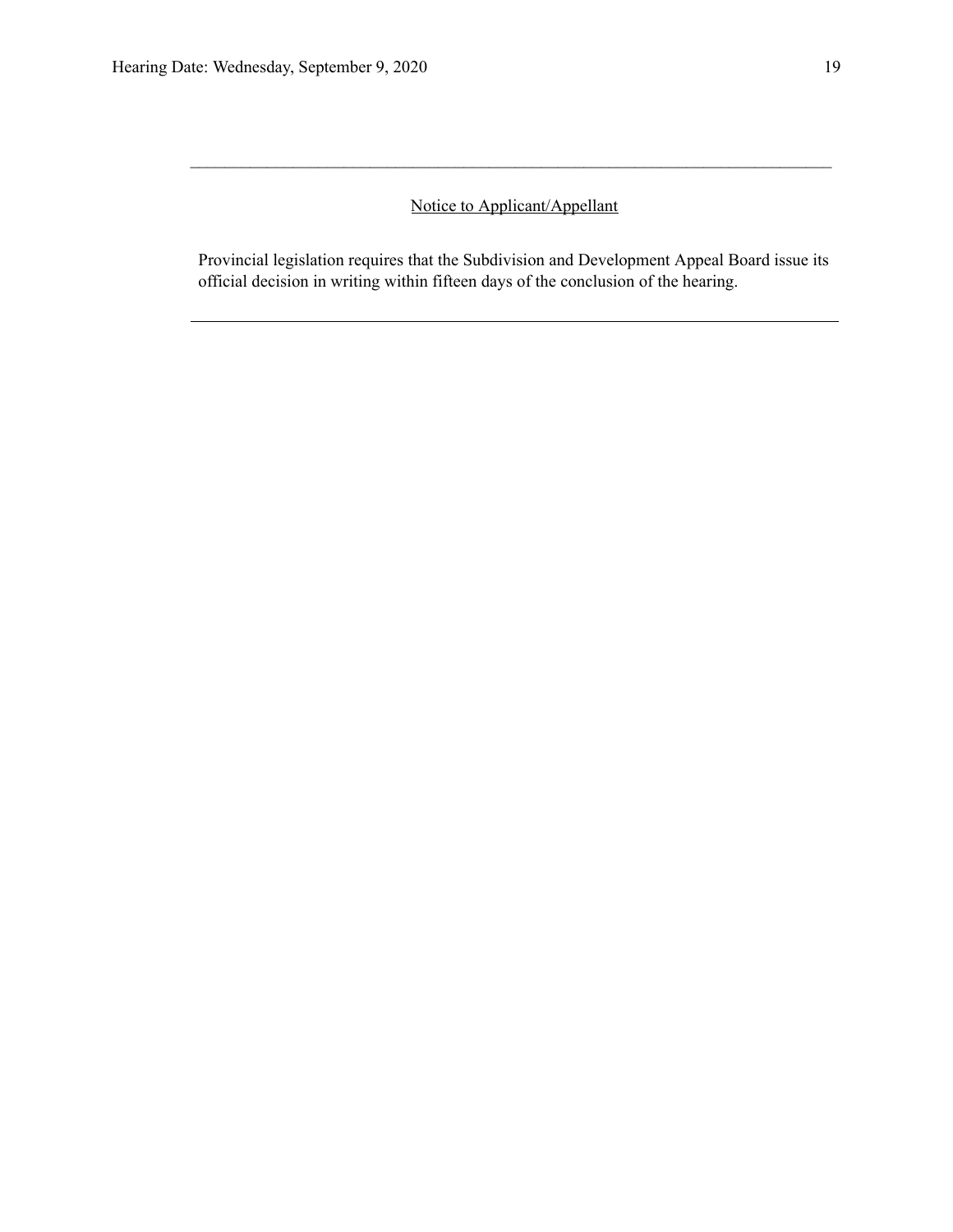| <b>Edmonton</b>                                                                                                                                                                                                                              | Project Number: 364813735-001<br>Application Date:<br>JUN 12, 2020<br><b>Printed:</b><br>July 22, 2020 at 7:23 PM<br>Page:<br>1 of 3                                                                        |  |  |  |  |  |
|----------------------------------------------------------------------------------------------------------------------------------------------------------------------------------------------------------------------------------------------|-------------------------------------------------------------------------------------------------------------------------------------------------------------------------------------------------------------|--|--|--|--|--|
| <b>Home Occupation</b>                                                                                                                                                                                                                       |                                                                                                                                                                                                             |  |  |  |  |  |
| This document is a record of a Development Permit application, and a record of the decision for the undertaking described below, subject to<br>the limitations and conditions of this permit, of the Edmonton Zoning Bylaw 12800 as amended. |                                                                                                                                                                                                             |  |  |  |  |  |
| <b>Applicant</b>                                                                                                                                                                                                                             | Property Address(es) and Legal Description(s)<br>1342 - BRECKENRIDGE DRIVE NW<br>Plan 9925465 Blk 18 Lot 7                                                                                                  |  |  |  |  |  |
| <b>Scope of Permit</b><br>To operate a Major Home Based Business (Esthetic services - VY'S NAILS AND ESTHETICS). Expires July 23, 2025.                                                                                                      |                                                                                                                                                                                                             |  |  |  |  |  |
| <b>Permit Details</b>                                                                                                                                                                                                                        |                                                                                                                                                                                                             |  |  |  |  |  |
| # of businesss related visits/day: 5<br>Administration Office Only?: N<br>Class of Permit: Class B<br>Do you live at the property?: Y<br>Outdoor storage on site?:                                                                           | # of vehicles at one time:<br>Business has Trailers or Equipment?:<br>Description of Business: Esthetic services by appointment<br>only. Up to 5 client visits per day.<br>Expiry Date: 2025-07-22 00:00:00 |  |  |  |  |  |
| Approved<br>Issue Date: Jul 22, 2020 Development Authority: FOLKMAN, JEREMY                                                                                                                                                                  |                                                                                                                                                                                                             |  |  |  |  |  |
|                                                                                                                                                                                                                                              |                                                                                                                                                                                                             |  |  |  |  |  |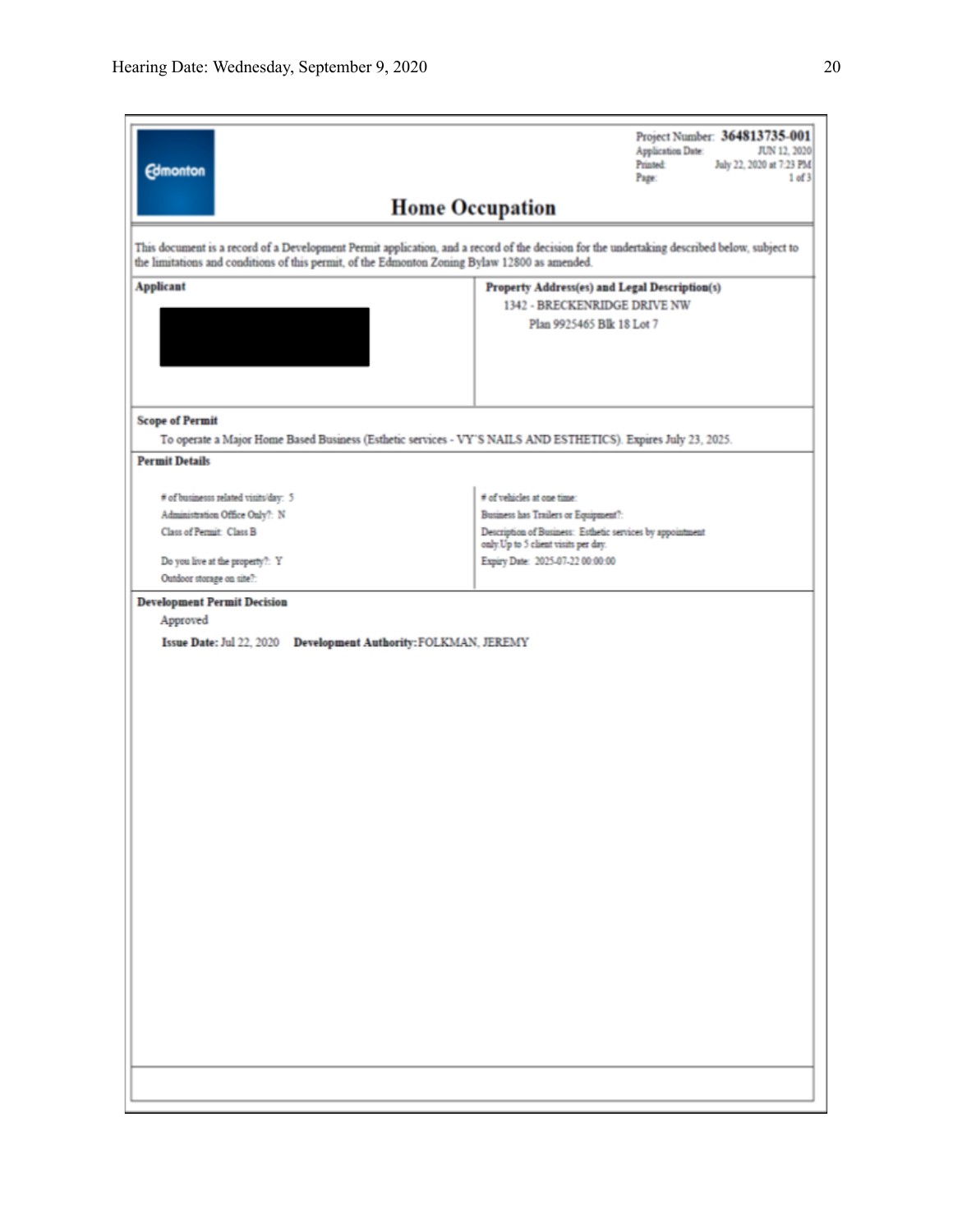| <b>Edmonton</b>  |                                                                                                                                                                                                                                                                                                                                                                                                                | <b>Application Date:</b><br>Printed:<br>Page: | Project Number: 364813735-001<br>JUN 12, 2020<br>July 22, 2020 at 7:23 PM<br>$2$ of $3$ |  |  |
|------------------|----------------------------------------------------------------------------------------------------------------------------------------------------------------------------------------------------------------------------------------------------------------------------------------------------------------------------------------------------------------------------------------------------------------|-----------------------------------------------|-----------------------------------------------------------------------------------------|--|--|
|                  | <b>Home Occupation</b>                                                                                                                                                                                                                                                                                                                                                                                         |                                               |                                                                                         |  |  |
|                  | <b>Subject to the Following Conditions</b><br>Unless otherwise stated, all references to "section numbers" refer to the authority under the Edmonton Zoning Bylaw #12800, as<br>amended.                                                                                                                                                                                                                       |                                               |                                                                                         |  |  |
|                  | 1. The business owner must live at the site. The business use must be secondary to the residential use of the building and shall not<br>change the residential character of the Dwelling or Accessory Building (Section 7.3(7)).                                                                                                                                                                               |                                               |                                                                                         |  |  |
|                  | 2. There shall be no exterior display or advertisement other than an identification plaque or sign a maximum of 20 cm (8") x 30.5<br>$cm (12")$ in size located on the dwelling (Section 75.1).                                                                                                                                                                                                                |                                               |                                                                                         |  |  |
|                  | 3. The Major Home Based Business shall not generate pedestrian or vehicular traffic, or parking, in excess of that which is<br>characteristic of the Zone in which it is located (Section 75.3).                                                                                                                                                                                                               |                                               |                                                                                         |  |  |
|                  | 4. If non-resident employees or business partners are working on-site, the maximum number shall not exceed the number applied<br>for with this application.                                                                                                                                                                                                                                                    |                                               |                                                                                         |  |  |
|                  | 5. If there are visits associated with the business the number shall not exceed the number applied for with this application.                                                                                                                                                                                                                                                                                  |                                               |                                                                                         |  |  |
|                  | 6. Clients visit must be by-appointment only and appointments shall not overlap.                                                                                                                                                                                                                                                                                                                               |                                               |                                                                                         |  |  |
|                  | 7. There shall be no outdoor business activities, or outdoor storage of material or equipment associated with the business (Section<br>75.5).                                                                                                                                                                                                                                                                  |                                               |                                                                                         |  |  |
|                  | 8. No offensive noise, odour, vibration, smoke, litter, heat or other objectionable effect shall be produced.                                                                                                                                                                                                                                                                                                  |                                               |                                                                                         |  |  |
|                  | 9. The business use must maintain the privacy and enjoyment of adjacent residences and the characteristic of the neighborhood.                                                                                                                                                                                                                                                                                 |                                               |                                                                                         |  |  |
|                  | 10. All parking for the Dwelling and Home Based Business must be accommodated on site unless a parking variance has been<br>granted for this Major Home Based Business.                                                                                                                                                                                                                                        |                                               |                                                                                         |  |  |
|                  | 11. This Development Permit may be cancelled at any time if the Home Based Business as stated in the Permit Details changes<br>(Section 17.2).                                                                                                                                                                                                                                                                 |                                               |                                                                                         |  |  |
|                  | 12. This approval is for a 5 year period from the date of this decision. A new Development Permit must be obtained to continue to<br>operate the business from this location. This Development Permit expires on July 23, 2025.                                                                                                                                                                                |                                               |                                                                                         |  |  |
|                  | Notes:                                                                                                                                                                                                                                                                                                                                                                                                         |                                               |                                                                                         |  |  |
|                  | 1. An approved Development Permit means that the proposed development has been reviewed against the provisions of this bylaw.<br>It does not remove obligations to conform with other legislation, bylaws or land title instruments such as the Municipal<br>Government Act, the Edmonton Building Permit Bylaw or any caveats, covenants or easements that might be attached to the Site<br>$(Section 5.2)$ . |                                               |                                                                                         |  |  |
|                  | 2. This Development Permit is not a Business License.                                                                                                                                                                                                                                                                                                                                                          |                                               |                                                                                         |  |  |
|                  | 3. Subject to the right of appeal. The permit is not valid until the required Notification Period expires (date noted below in<br>accordance with Section 21.1 and 17.1).                                                                                                                                                                                                                                      |                                               |                                                                                         |  |  |
| <b>Variances</b> |                                                                                                                                                                                                                                                                                                                                                                                                                |                                               |                                                                                         |  |  |
|                  | You are receiving this notice because a Discretionary Use Development Permit has been issued, pursuant to Section 12.4 and 20.3<br>of the Edmonton Zoning Bylaw.                                                                                                                                                                                                                                               |                                               |                                                                                         |  |  |
|                  | Note: The proposed development complies with the Bylaw, and there are no variances to the development regulations.                                                                                                                                                                                                                                                                                             |                                               |                                                                                         |  |  |
|                  |                                                                                                                                                                                                                                                                                                                                                                                                                |                                               |                                                                                         |  |  |
|                  |                                                                                                                                                                                                                                                                                                                                                                                                                |                                               |                                                                                         |  |  |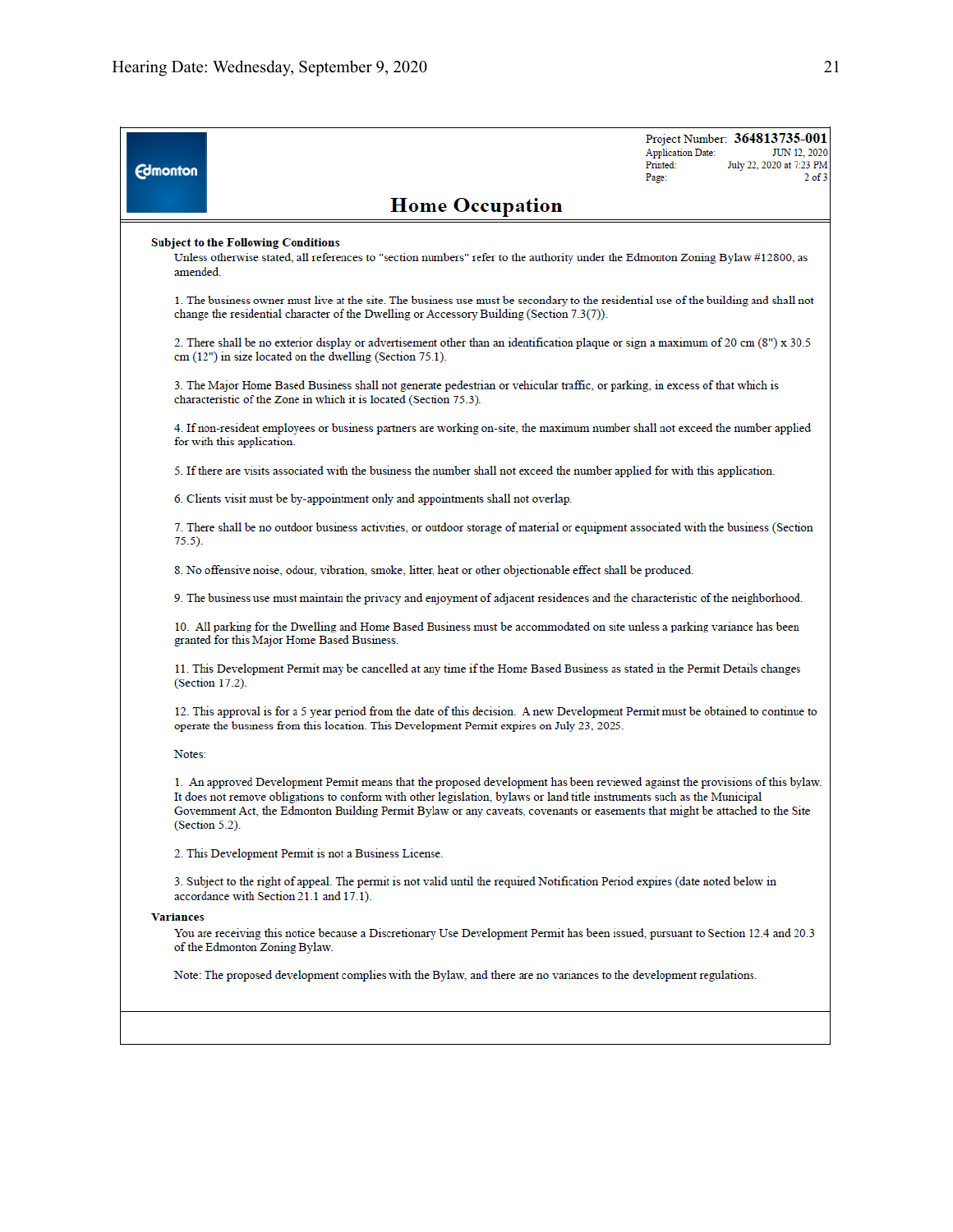| <b>Edmonton</b>                                                                                                                                                                                                                         |                    |                        |                  | <b>Application Date:</b><br>Printed:<br>Page: | Project Number: 364813735-001<br>JUN 12, 2020<br>July 22, 2020 at 7:23 PM<br>$3$ of $3$ |
|-----------------------------------------------------------------------------------------------------------------------------------------------------------------------------------------------------------------------------------------|--------------------|------------------------|------------------|-----------------------------------------------|-----------------------------------------------------------------------------------------|
|                                                                                                                                                                                                                                         |                    | <b>Home Occupation</b> |                  |                                               |                                                                                         |
| <b>Rights of Appeal</b><br>This approval is subject to the right of appeal as outlined in Chapter 24, Section 683 through 689 of the Municipal Government<br>Amendment Act.<br>Notice Period Begins: Jul 28, 2020<br>Ends: Aug 18, 2020 |                    |                        |                  |                                               |                                                                                         |
| Fees                                                                                                                                                                                                                                    |                    |                        |                  |                                               |                                                                                         |
|                                                                                                                                                                                                                                         | <b>Fee Amount</b>  | <b>Amount Paid</b>     | Receipt#         | <b>Date Paid</b>                              |                                                                                         |
| Dev. Application Fee                                                                                                                                                                                                                    | \$327.00           | \$327.00               | 9762560966510010 | Jul 09, 2020                                  |                                                                                         |
| <b>Total GST Amount:</b><br><b>Totals for Permit:</b>                                                                                                                                                                                   | \$0.00<br>\$327.00 | \$327.00               |                  |                                               |                                                                                         |
|                                                                                                                                                                                                                                         |                    |                        |                  |                                               |                                                                                         |
|                                                                                                                                                                                                                                         |                    |                        |                  |                                               |                                                                                         |
|                                                                                                                                                                                                                                         |                    |                        |                  |                                               |                                                                                         |
|                                                                                                                                                                                                                                         |                    |                        |                  |                                               |                                                                                         |
|                                                                                                                                                                                                                                         |                    |                        |                  |                                               |                                                                                         |
|                                                                                                                                                                                                                                         |                    |                        |                  |                                               |                                                                                         |
|                                                                                                                                                                                                                                         |                    |                        |                  |                                               |                                                                                         |
|                                                                                                                                                                                                                                         |                    |                        |                  |                                               |                                                                                         |
|                                                                                                                                                                                                                                         |                    |                        |                  |                                               |                                                                                         |
|                                                                                                                                                                                                                                         |                    |                        |                  |                                               |                                                                                         |
|                                                                                                                                                                                                                                         |                    |                        |                  |                                               |                                                                                         |
|                                                                                                                                                                                                                                         |                    |                        |                  |                                               |                                                                                         |
|                                                                                                                                                                                                                                         |                    |                        |                  |                                               |                                                                                         |
|                                                                                                                                                                                                                                         |                    |                        |                  |                                               |                                                                                         |
|                                                                                                                                                                                                                                         |                    |                        |                  |                                               |                                                                                         |
|                                                                                                                                                                                                                                         |                    |                        |                  |                                               |                                                                                         |
|                                                                                                                                                                                                                                         |                    |                        |                  |                                               |                                                                                         |
|                                                                                                                                                                                                                                         |                    |                        |                  |                                               |                                                                                         |
|                                                                                                                                                                                                                                         |                    |                        |                  |                                               |                                                                                         |
|                                                                                                                                                                                                                                         |                    |                        |                  |                                               |                                                                                         |
|                                                                                                                                                                                                                                         |                    |                        |                  |                                               |                                                                                         |
|                                                                                                                                                                                                                                         |                    |                        |                  |                                               |                                                                                         |